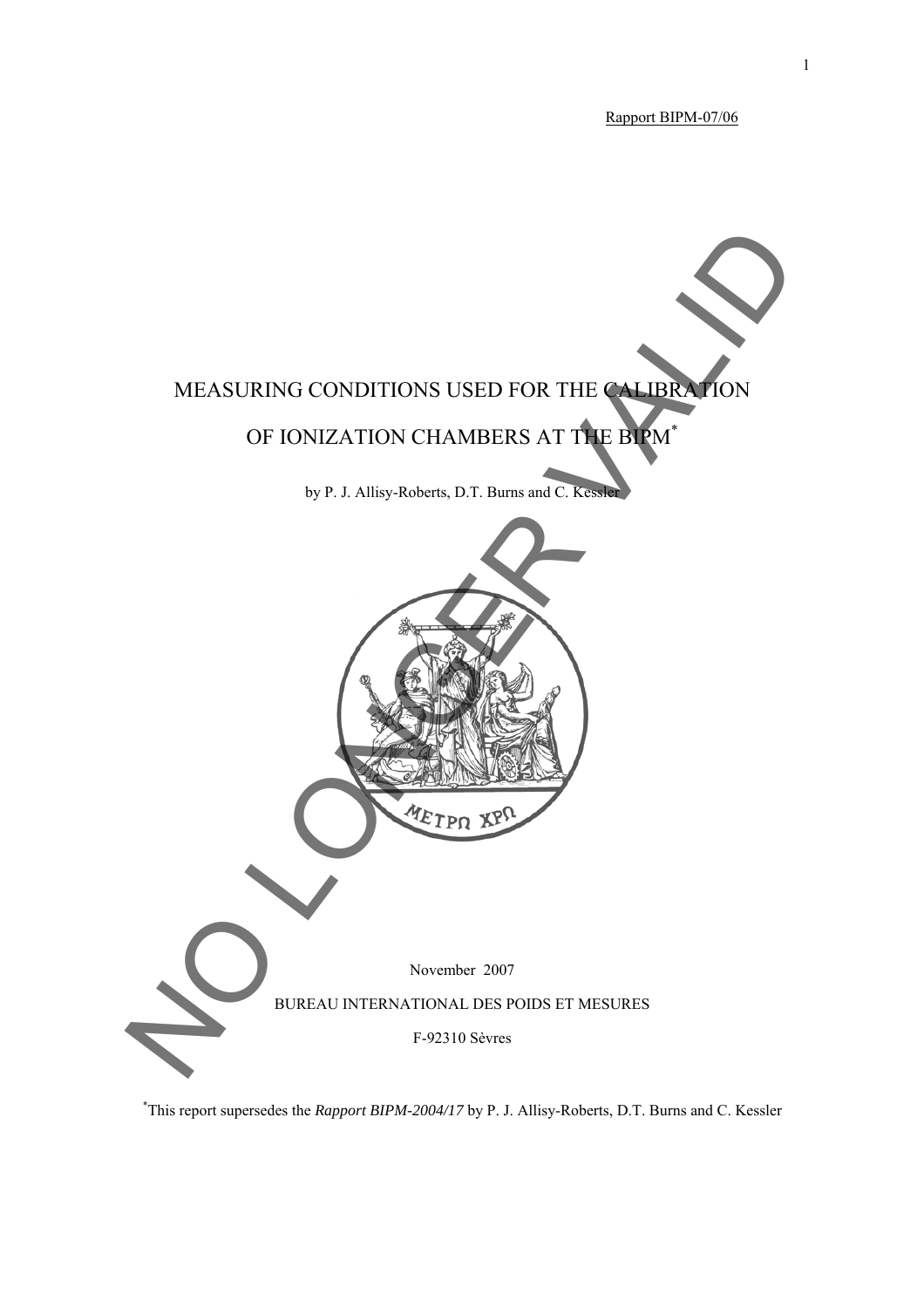#### **Table of contents**

|            |                                                                                                                                                                                                                                    | page |
|------------|------------------------------------------------------------------------------------------------------------------------------------------------------------------------------------------------------------------------------------|------|
| Ι.         | Introduction                                                                                                                                                                                                                       | 3    |
| П.         | General remarks                                                                                                                                                                                                                    | 3    |
| Ш.         | Calibration in terms of air kerma (x-rays, ${}^{60}Co$ , ${}^{137}Cs$ )                                                                                                                                                            | 4    |
| IV.        | Calibration in terms of absorbed dose to water $(^{60}Co)$                                                                                                                                                                         |      |
| V.         | Calibration in terms of ambient dose equivalent $(^{60}Co, ^{137}Cs)$                                                                                                                                                              | 5    |
| VI.        | Use of calibration coefficients                                                                                                                                                                                                    | 5    |
| VII.       | Calibration uncertainties                                                                                                                                                                                                          | 6    |
| Table 1.   | X-rays (10 kV to 50 kV). Conditions of measurement at the BIPM                                                                                                                                                                     | 7    |
| Table 2.   | X-rays (10 kV to 50 kV). Physical constants and correction factors used in the BIPM<br>determination of the air-kerma rate                                                                                                         | 8    |
| Table 3.   | X-rays (10 kV to 50 kV). Estimated relative standard uncertainties in the BIPM<br>determination of the air-kerma rate                                                                                                              | 9    |
| Table 4.   | X-rays (100 kV to 250 kV). Conditions of measurement at the BIPM                                                                                                                                                                   | 10   |
| Table 5.   | X-rays (100 kV to 250 kV). Physical constants and correction factors used in the BIPM<br>determination of the air-kerma rate                                                                                                       | 11   |
| Table 6.   | X-rays (100 kV to 250 kV). Estimated relative standard uncertainties in the BIPM<br>determination of the air-kerma rate                                                                                                            | 12   |
| Table 7.   | <sup>60</sup> Co gamma radiation. Conditions of measurement at the BIPM                                                                                                                                                            | 13   |
| Table 8.   | $60Co$ gamma radiation. Physical constants and correction factors used in the BIPM<br>determination of the air-kerma rate, and their estimated relative standard uncertainties                                                     | 14   |
| Table 9.   | $60Co$ gamma radiation. Physical constants and correction factors used in the BIPM<br>ionometric determination of the absorbed-dose rate to water at 5 g cm <sup>-2</sup> , and their<br>estimated relative standard uncertainties | 15   |
| Table 10.  | $60Co$ gamma radiation. Physical constants and correction factors used in the BIPM<br>determination of the ambient dose equivalent rate, and their estimated relative standard<br>uncertainties                                    | 16   |
| Table 11.  | $137Cs$ gamma radiation. Conditions of measurement at the BIPM                                                                                                                                                                     | 17   |
| Table 12.  | 137Cs gamma radiation. Physical constants and correction factors used in the BIPM<br>determination of the air-kerma rate, and their estimated relative standard uncertainties                                                      | 18   |
| Table 13.  | <sup>37</sup> Cs gamma radiation. Estimated relative standard uncertainties used in the BIPM<br>determination of the ambient dose equivalent rate                                                                                  | 19   |
| References |                                                                                                                                                                                                                                    | 20   |

───────────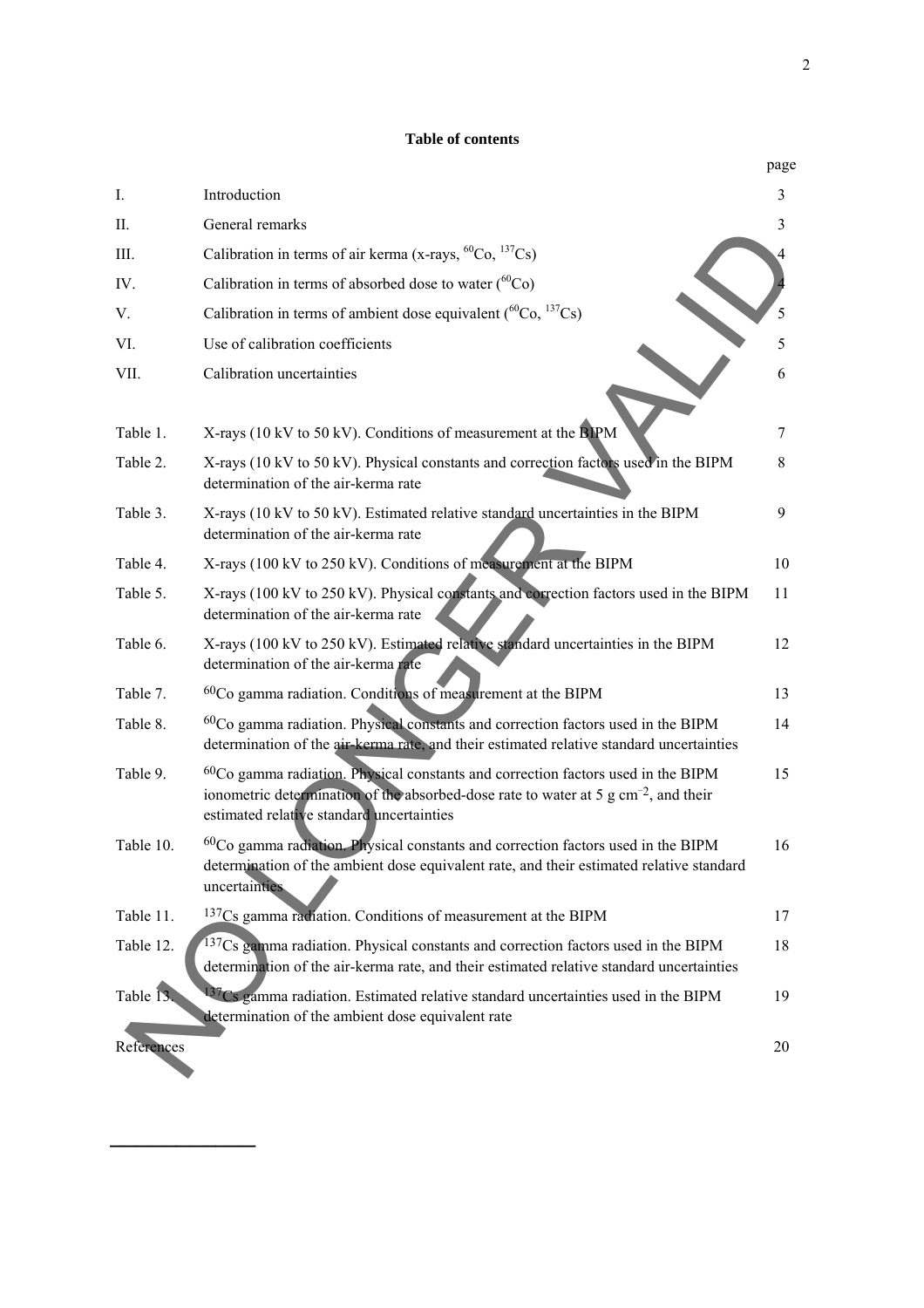**Abstract**. Information is presented on the experimental conditions used at the BIPM in the x- and γ-radiation beams for the calibration of transfer standards used for comparisons and national secondary standards in terms of air kerma, absorbed dose to water and ambient dose equivalent, together with the uncertainties involved in the determination of these dosimetric quantities.

#### **I. Introduction**

The BIPM calibrates national reference secondary standards (ionization chambers) for countries that are Member States of the Metre Convention. It works with a single, designated laboratory in each country for a given type of measurement. The calibrated instruments are then normally used as national references. For this reason, the chambers should be instruments of good quality; in particular, with respect to leakage current and both short- and long-term stability. Their calibration coefficients should not vary significantly with the conditions of irradiation. Introduction<br>
the HPM calibrates national reference secondary standards (ionization chambers) for contract back<br>
ember States of the Mette Convention. It works with a single, designated laboratory in each component<br>
the p

Calibrations of ionization chambers are performed at the BIPM

- in terms of air kerma in the low- and medium-energy x-ray ranges and in  $^{60}$ Co and  $^{137}$ Cs gamma radiations,
- in terms of absorbed dose to water in 60Co gamma radiation,
- in terms of ambient dose equivalent in  ${}^{60}Co$  and  ${}^{137}Cs$  gamma radiations.

The present report documents the conditions of measurement at the BIPM, the values for the physical constants and correction factors, and the estimated uncertainties in the determination of calibration coefficients.

#### **II. General remarks**

The reference plane is specified in terms of a distance from the radiation source or, in the case of low-energy x-rays, from the beam exit window. The reference point is the intersection of the beam axis with the reference plane.

For chamber types other than parallel plate, the chamber is positioned with its axis in the reference plane and with the stated point of measurement of the chamber at the reference point. For calibration in gamma radiation the chamber is used with the build-up cap provided. The orientation of the chamber is such that the number or text inscribed on the stem is facing the radiation source, unless a different orientation is indicated. Parallel-plate chambers are calibrated with the outer surface of the entrance window in the reference plane, unless a different surface is indicated, and with the entrance window centred on the beam axis.

All chambers are irradiated for at least thirty minutes, with the appropriate polarizing potential applied, before any measurements are made.

The leakage current is normally measured before and after each set of measurements and a correction applied based on the mean value. A chamber for which the relative leakage current is high, and in particular for which the leakage is also variable, might be considered unsuitable for calibration. In this case, a study note is issued.

The irradiation facilities at the BIPM are temperature controlled (close to 20 °C) at the level of around 100 mK. For air-kerma measurements in  ${}^{60}Co$  and  ${}^{137}Cs$ , an additional, passive enclosure is used to give temperature stability below 50 mK. The BIPM reference conditions for air temperature and pressure are  $T_0 = 293.15$  K and  $P_0$  = 101.325 kPa, respectively. Relative humidity is controlled within the range 47 % to 53 % and consequently no humidity correction is applied.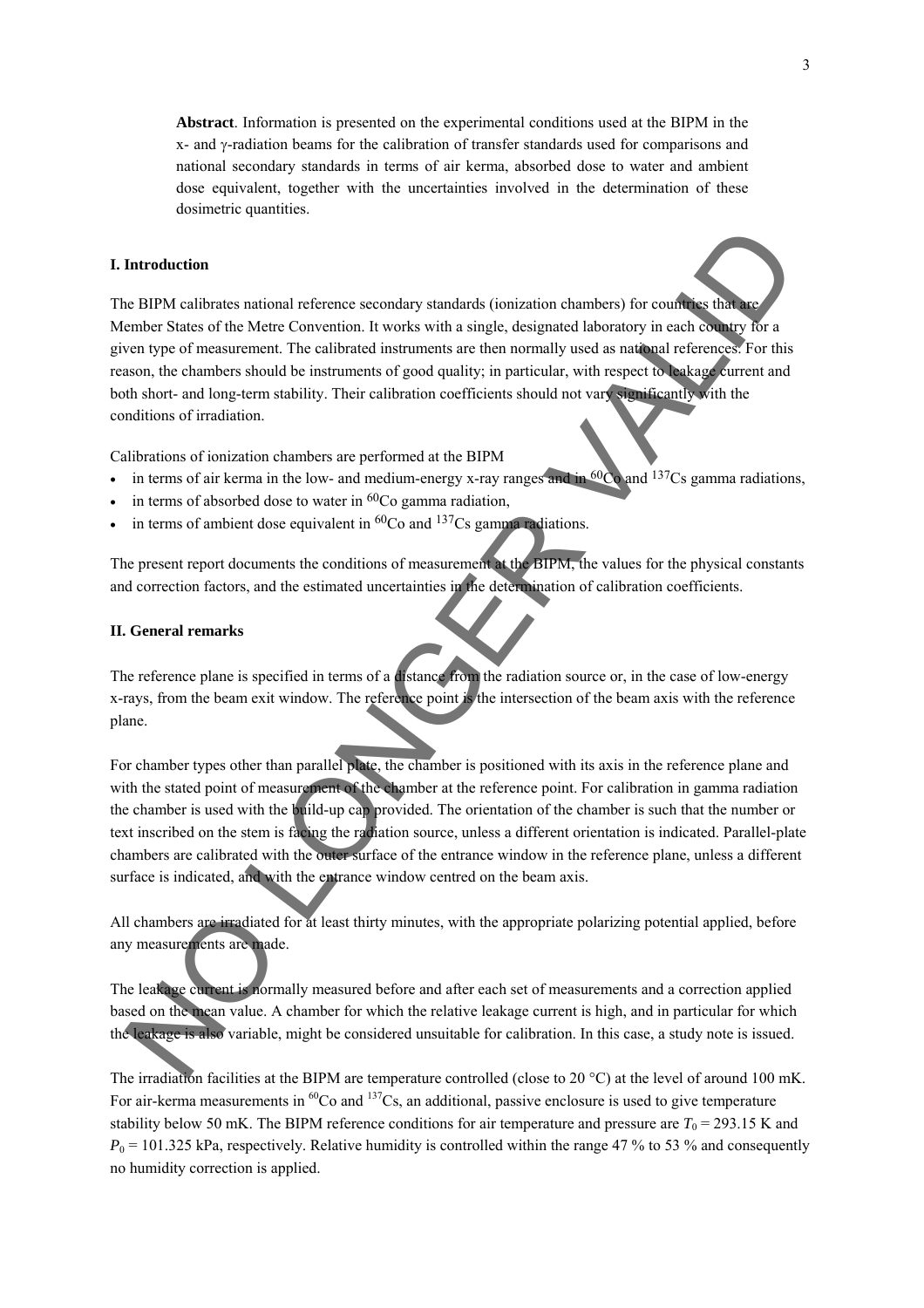No correction is applied for lack of saturation; the air-kerma rate is stated in the certificate. For the thimble chamber types calibrated in gamma radiation the radial non-uniformity correction for the BIPM beams is small and is stated in the certificate, although no correction factor is applied. In x-rays, chambers of larger dimensions may be calibrated and the appropriate correction factor is always applied. For calibrations at radiation-protection levels in terms of ambient dose equivalent, the radial non-uniformity correction for the BIPM beams is stated in the certificate although no correction is applied.

#### **III. Calibration in terms of air kerma (x-rays, 60Co, 137Cs)**

The transfer chamber is operated in air at the stated reference distance. The calibration coefficient  $N_K$  is defined by the relation

$$
N_{K} = \dot{K}_{\text{BIPM}} / I , \qquad (1)
$$

where  $K_{\text{BIPM}}$  is the air-kerma rate at the reference point, measured with the BIPM standard, and *I* is the ionization current of the transfer chamber under the BIPM reference conditions of air temperature, pressure and humidity. The value of *I* is given by

$$
I = I_{\exp} (T P_0) / (T_0 P) , \qquad (2)
$$

where  $I_{\text{evn}}$  is the ionization current measured at temperature  $\hat{T}$  (expressed in K) and pressure  $P$  (expressed in Pa).

When requested, the calibration coefficient for exposure

$$
N_X = N_K \left(1 - g\right) / \left(W / e\right),\tag{3}
$$

where *g* is the fraction of electron energy lost in radiative processes in air [1], *W* is the mean energy expended to produce an ion pair in dry air, and *e* is the electron charge [1, 2].

Details of the conditions of measurement at the BIPM and the uncertainties in the determination of  $\dot{K}_{\text{BIPM}}$  are given in Tables 1 to 6 for x-rays, in Tables 7 and 8 for <sup>60</sup>Co and in Tables 11 and 12 for <sup>137</sup>Cs. In these tables, the relative standard uncertainties estimated by statistical methods (Type A) are denoted by  $s_i$  and those estimated by other means (Type B) are designated by  $u_i$ .

# **IV. Calibration in terms of absorbed dose to water (60Co)**

The transfer chamber is placed in its waterproof sleeve and positioned in the BIPM cubic water phantom of side 30 cm. Its axis is placed in the reference plane, at the reference depth of 5 g cm−2 in water. This depth includes the window of the phantom (PMMA, 0.476 g cm−2) and is corrected for the change in water density with temperature. As well as correctly orienting the chamber, a reference mark on the sleeve is rotated so as to point towards the radiation source, unless a different orientation is indicated. contribute a labough no correction is applied.<br>
L. Calibration in terms of uir kerma (x-rays, <sup>60</sup>Co, <sup>337</sup>Cs)<br>
to transfer chamber is operated in air at the stated reference distance. The calibration coefficiently in def

The calibration coefficient,  $N_{D,w}$ , is determined using the relation

$$
N_{D,\text{w}} = \dot{D}_{\text{w}} / (I_{\text{w}} k_{\text{pf}}),\tag{4}
$$

where :

 $\dot{D}_{\rm w}$  is the absorbed dose rate to water at the reference point, measured by the BIPM standard at a depth of 5 g cm<sup>-2</sup> in water;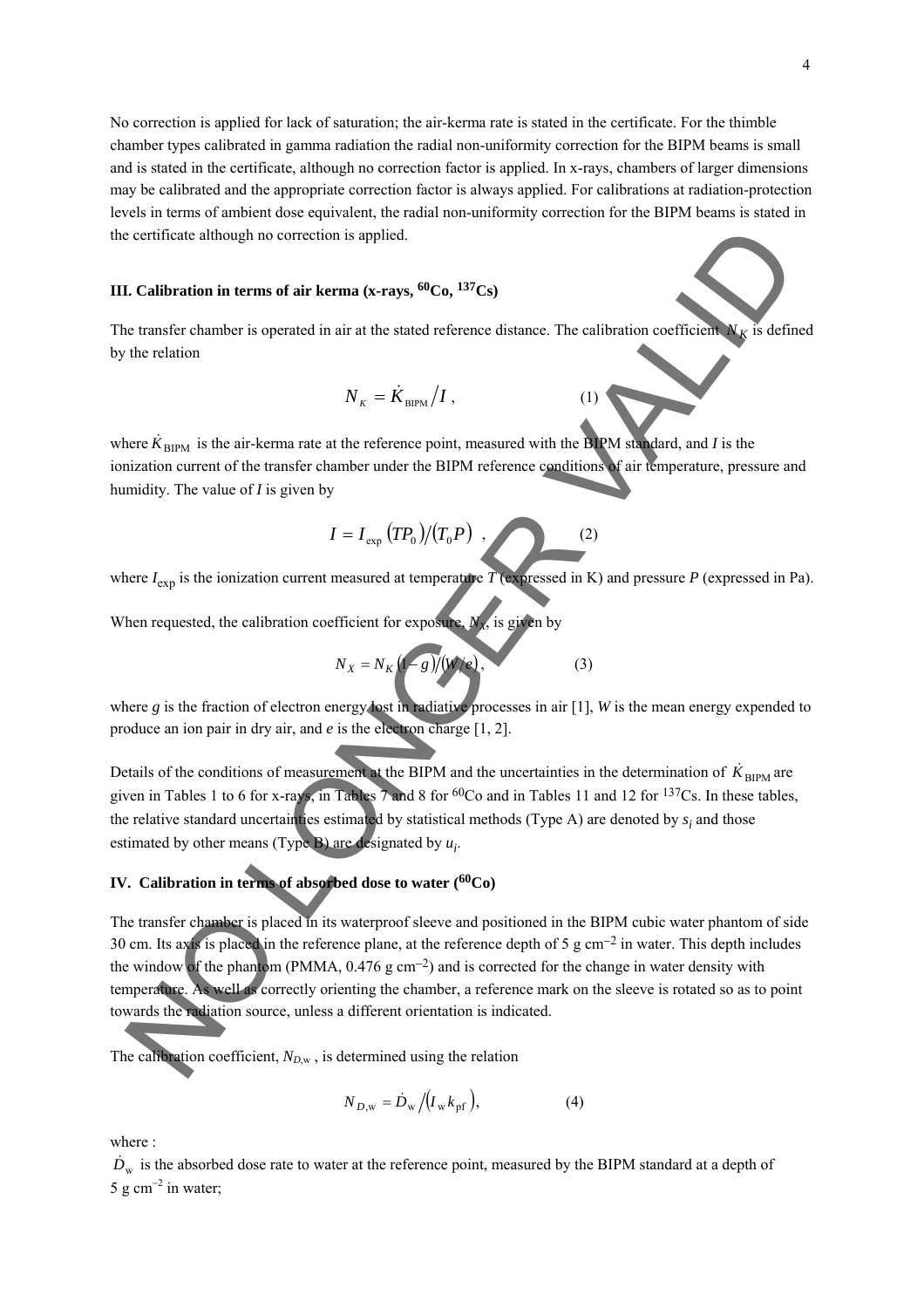$I_w$  is the ionization current measured by the transfer chamber under the BIPM reference conditions of air temperature, pressure and humidity;

 $k<sub>pf</sub> = 0.9996$  is a correction factor applied to  $I<sub>w</sub>$  for the non-equivalence with water of the PMMA window of the phantom.

The conditions of measurement at the BIPM are given in Table 7. The physical constants and correction factors used in the ionometric determination of the absorbed dose rate to water at 5 g cm<sup>-2</sup> are given in Table 9 along with their estimated relative uncertainties.

# **V. Calibration in terms of ambient dose equivalent (60Co, 137Cs)**

The transfer chamber is positioned in air, with its axis in the reference plane.

The calibration coefficient,  $N_H$  is determined using the relation

$$
N_H = \dot{H}^*(10)/I_H \quad , \tag{5}
$$

where :

 $\dot{H}^*(10)$  is the ambient dose equivalent rate. For <sup>60</sup>Co radiation,  $\dot{H}^*(10)$  is measured by the BIPM standard. For <sup>137</sup>Cs,  $\dot{H}^*(10)$  is deduced by calculation from the measurement of air-kerma rate,

 $I_H$  is the ionization current measured by the transfer chamber under the BIPM reference conditions of air temperature, pressure and humidity.

The conditions of measurement at the BIPM are given in Tables 7 and 11 for <sup>60</sup>Co and <sup>137</sup>Cs, respectively. The physical constants and correction factors used in the ionometric determination of the ambient dose equivalent are given in [3] and in Table 10 for  ${}^{60}Co$  and in Tables 12 and 13 for  ${}^{137}Cs$ .

#### **VI. Use of calibration coefficients**

A secondary standard calibrated in the BIPM beam can be used in another beam, taking the calibration coefficients  $N_K$ ,  $N_{D,w}$  or  $N_H$ , obtained from (1), (4) and (5), respectively, to determine K,  $D_w$  or  $H^*(10)$  in that beam, subject to certain provisions that are listed here. ed in the ionometric determination of the absorbed dose rate to water at 5 g cm<sup>-2</sup> are given in Table a dong<br>
of their estimated relative uncertainties<br> **Calibration in terms of ambient dose equivalent (<sup>60</sup>Co, <sup>L37</sup>Cs)<br>** 

(a) The humidity conditions must not differ significantly from those of the calibration at the BIPM. If the relative humidity is outside the range 30 % to 70 %, the data given in [4] should be used.

(b) The conditions of measurement must not differ significantly from those of the calibration at the BIPM. Otherwise, additional corrections may be necessary (see for example [5] and [6]). Particular attention should be paid to:

- the radiation quality, particularly in the x-ray range;
- the distance from the source;
- the dimensions of the radiation field, in particular with regard to the radiation scattered by the stem and the support for calibration in terms of air kerma;
- the intensity of the ionization current, which can produce a change in the ion recombination;
- the radial non-uniformity of the beam over the cross-section of the chamber [7, 8].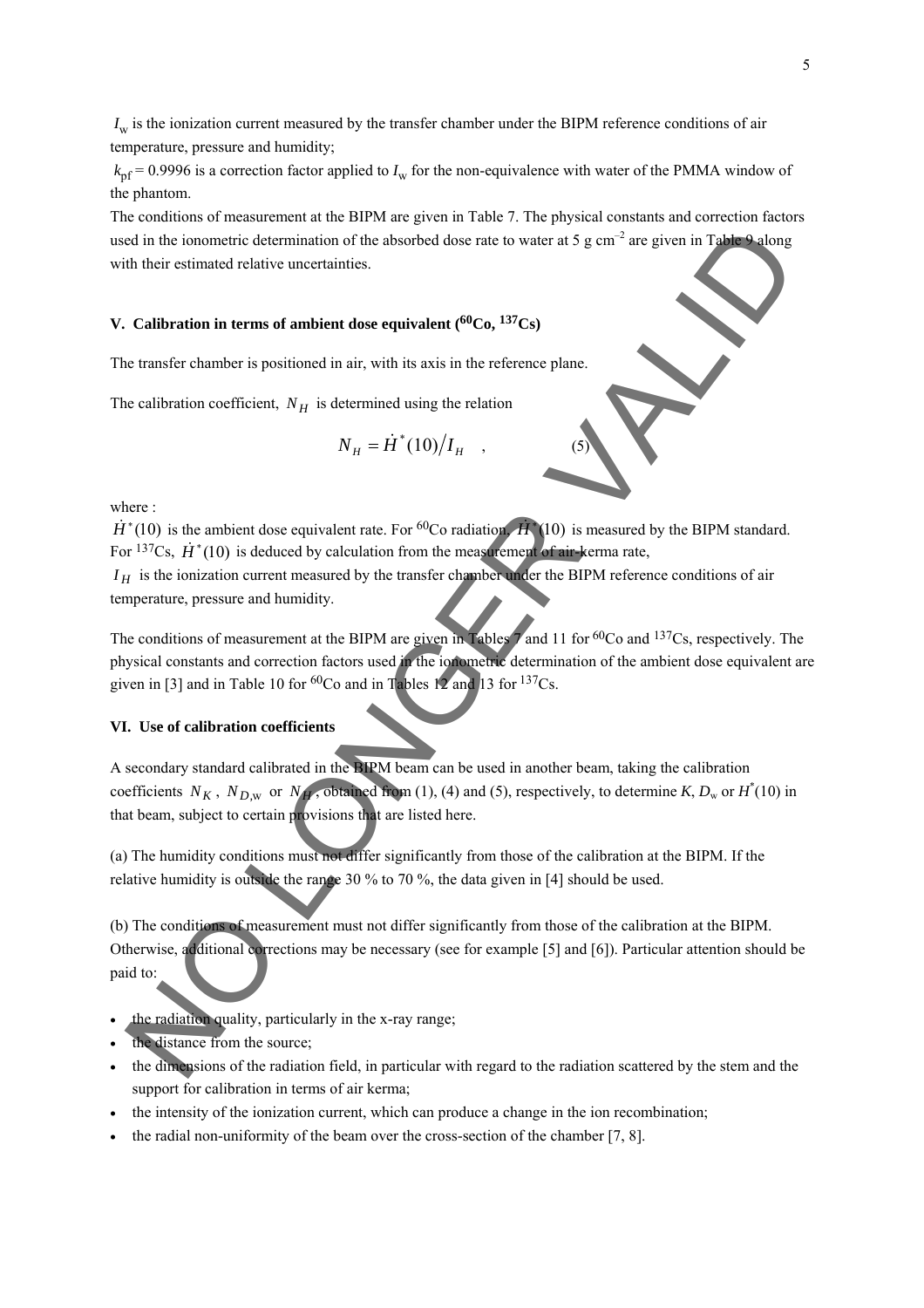#### **VII. Calibration uncertainties**

The uncertainties associated with dosimetry measurements made at the BIPM are analysed in accordance with the GUM [9]. The uncertainty budgets for the dosimetry standards are given in Tables 3, 6, 8, 10, 11, 12 and 13. The BIPM standard uncertainties are combined with the uncertainties associated with the chamber under calibration to give the combined standard uncertainty of the calibration coefficient. This value is given in the calibration certificate.

The uncertainty associated with BIPM calibrations is a combined standard uncertainty without the application of a coverage factor *k*. This long-standing practice of not applying a coverage factor is considered to facilitate the combination of the BIPM and NMI uncertainties and thus simplify the subsequent dissemination of the standard to the customers of the NMI.

The BIPM dosimetry measurements fulfil the criteria of section G6.6 of the GUM [9]. In particular, for the purpose of calculating the expanded uncertainty for their end result at a specified level of confidence, a NMI can assume that the effective degrees of freedom for a BIPM calibration is sufficient to be able to use a coverage factor  $k = 2$  for a level of confidence of approximately 95 %. Any exceptions are noted in the calibration certificate. Intension to give the combined standard uncertainty of the calibration coefficient. This value is given in the<br>the currentiality associated with BIPM calibrations is a combined standard uncertainty without the currentialit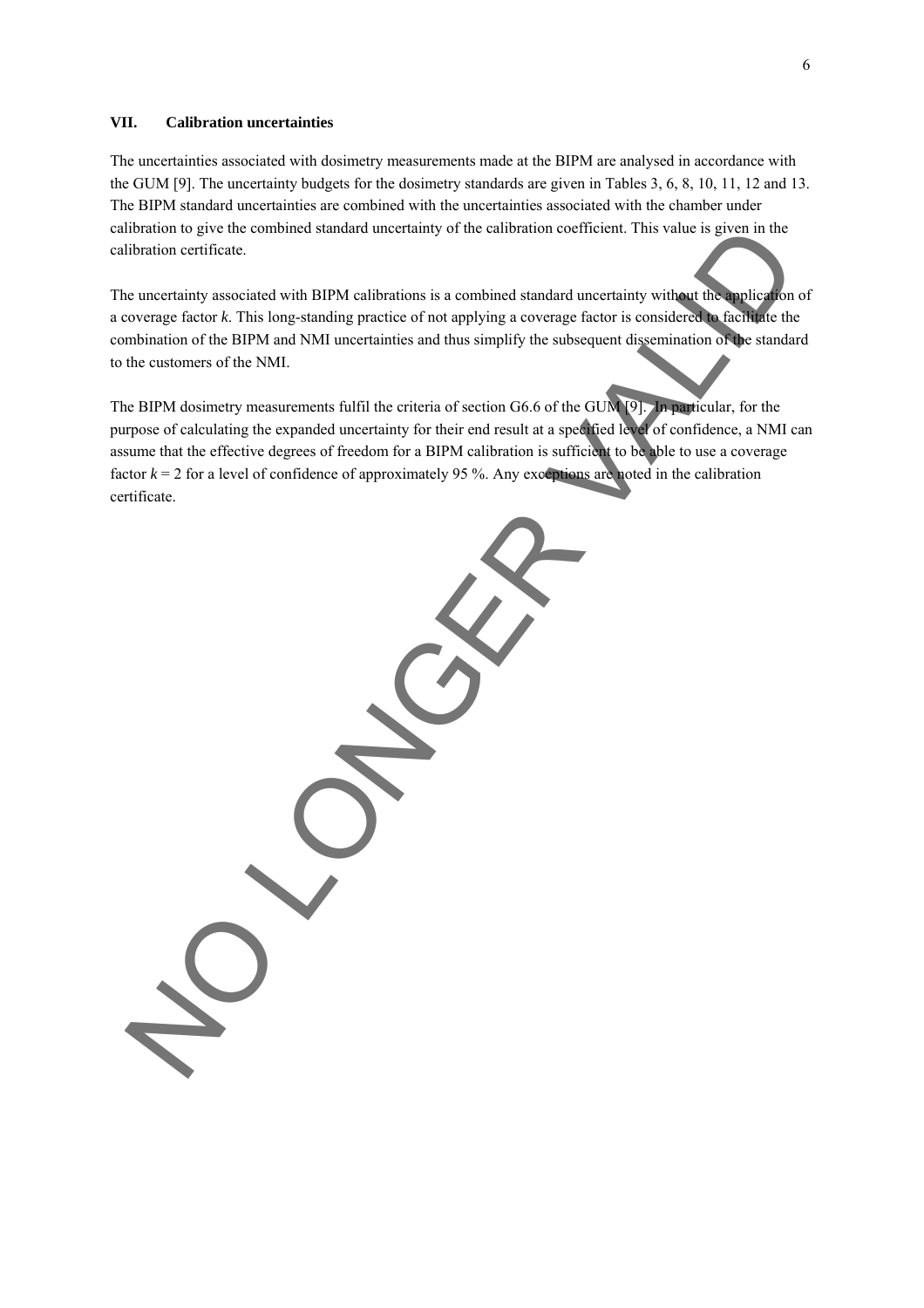# **Table 1. X-rays (10 kV to 50 kV)**

# **Conditions of measurement at the BIPM**

| Distance between beryllium window of x-ray tube and reference plane of standard: 50 cm                            |                  |          |       |       |                 |
|-------------------------------------------------------------------------------------------------------------------|------------------|----------|-------|-------|-----------------|
| Beam diameter in the reference plane: 8.4 cm                                                                      |                  |          |       |       |                 |
| Air filtration : 59.4 mg cm <sup>-2</sup> (50 cm at 293.15 K and 100 kPa); beryllium filtration: $\approx$ 3.0 mm |                  |          |       |       |                 |
| Reference qualities (recommended by Section I of CCEMRI [10, 11])                                                 |                  |          |       |       |                 |
| X-ray tube voltage /kV                                                                                            | $10\,$           | 30       | 25    | 50(b) | 50 (a) $^{(2)}$ |
| Al filtration /mm                                                                                                 | $\boldsymbol{0}$ | 0.208    | 0.372 | 1.008 | 3.989           |
| Al half-value layer /mm                                                                                           | 0.037            | 0.169    | 0.242 | 1,017 | 2.262           |
| $\bar{\mu}/\rho$ <sup>(1)</sup> /cm <sup>2</sup> g <sup>-1</sup>                                                  | 14.84            | 3.66     | 2.60  | 0.75  | 0.38            |
| air-kerma rate /mGy $s^{-1}$                                                                                      | $1.00\,$         | $1.00\,$ | 1.00  | 1.00  | 1.00            |
|                                                                                                                   |                  |          |       |       |                 |
|                                                                                                                   |                  |          |       |       |                 |
|                                                                                                                   |                  |          |       |       |                 |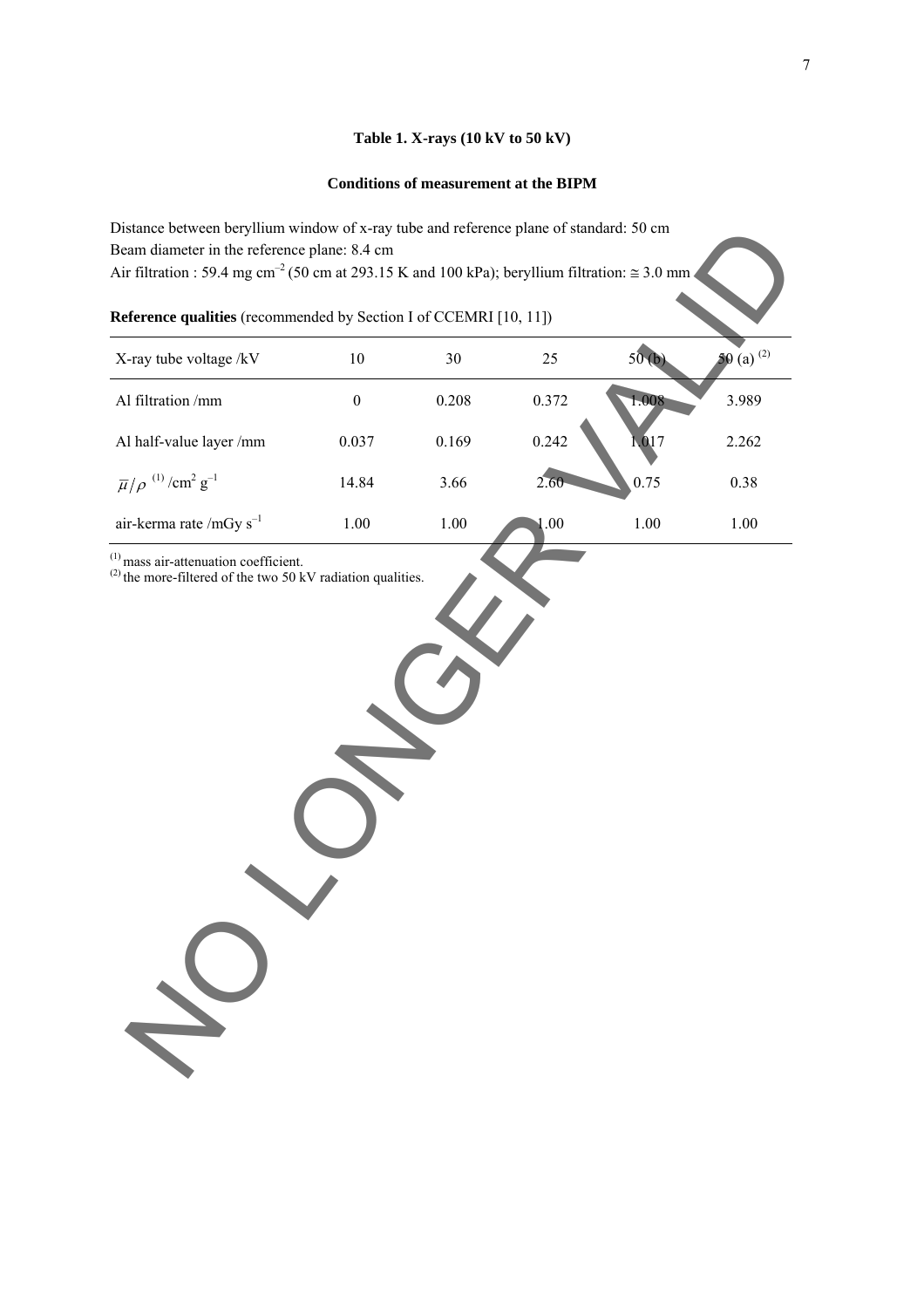### **Table 2. X-rays (10 kV to 50 kV)**

# **Physical constants and correction factors used in the BIPM determination of the air-kerma rate (1)**

|               | X-ray tube voltage /kV                     | 10     | 30     | 25     | 50(b)  | 50(a)  |
|---------------|--------------------------------------------|--------|--------|--------|--------|--------|
|               | Correction factors                         |        |        |        |        |        |
| $k_{\rm sc}$  | scattered radiation <sup>(2)</sup>         | 0.9962 | 0.9972 | 0.9973 | 0.9977 | 0.9979 |
| $k_{\rm fl}$  | fluorescence <sup>(2)</sup>                | 0.9952 | 0.9971 | 0.9969 | 0.9980 | 0.9985 |
| $k_{e}$       | electron loss                              | 1.0000 | 1.0000 | 1.0000 | 1.0000 | 1.0000 |
| $k_{\rm s}$   | saturation                                 | 1.0006 | 1.0007 | 1.0007 | 1.0007 | 1.0007 |
| $k_{\rm pol}$ | polarity                                   | 1.0005 | 1.0005 | 1.0005 | 1.0005 | 1.0005 |
| $k_{\rm a}$   | air attenuation <sup>(3)</sup>             | 1.1957 | 1.0451 | 1.0319 | 1.0091 | 1.0046 |
| $k_d$         | field distortion                           | 1.0000 | 1.0000 | 1.0000 | 1.0000 | 1.0000 |
| $k_1$         | transmission through<br>edges of diaphragm | 1.0000 | 1.0000 | 1.0000 | 1.0000 | 1.0000 |
| $k_{\rm p}$   | transmission through<br>walls of standard  | 1.0000 | 1.0000 | 1.0000 | 1.0000 | 1.0000 |
| $k_{\rm h}$   | humidity                                   | 0.998  | 0.998  | 0.998  | 0.998  | 0.998  |
| $1-g$         | radiative loss                             | 1.0000 | 1.0000 | 1.0000 | 1.0000 | 1.0000 |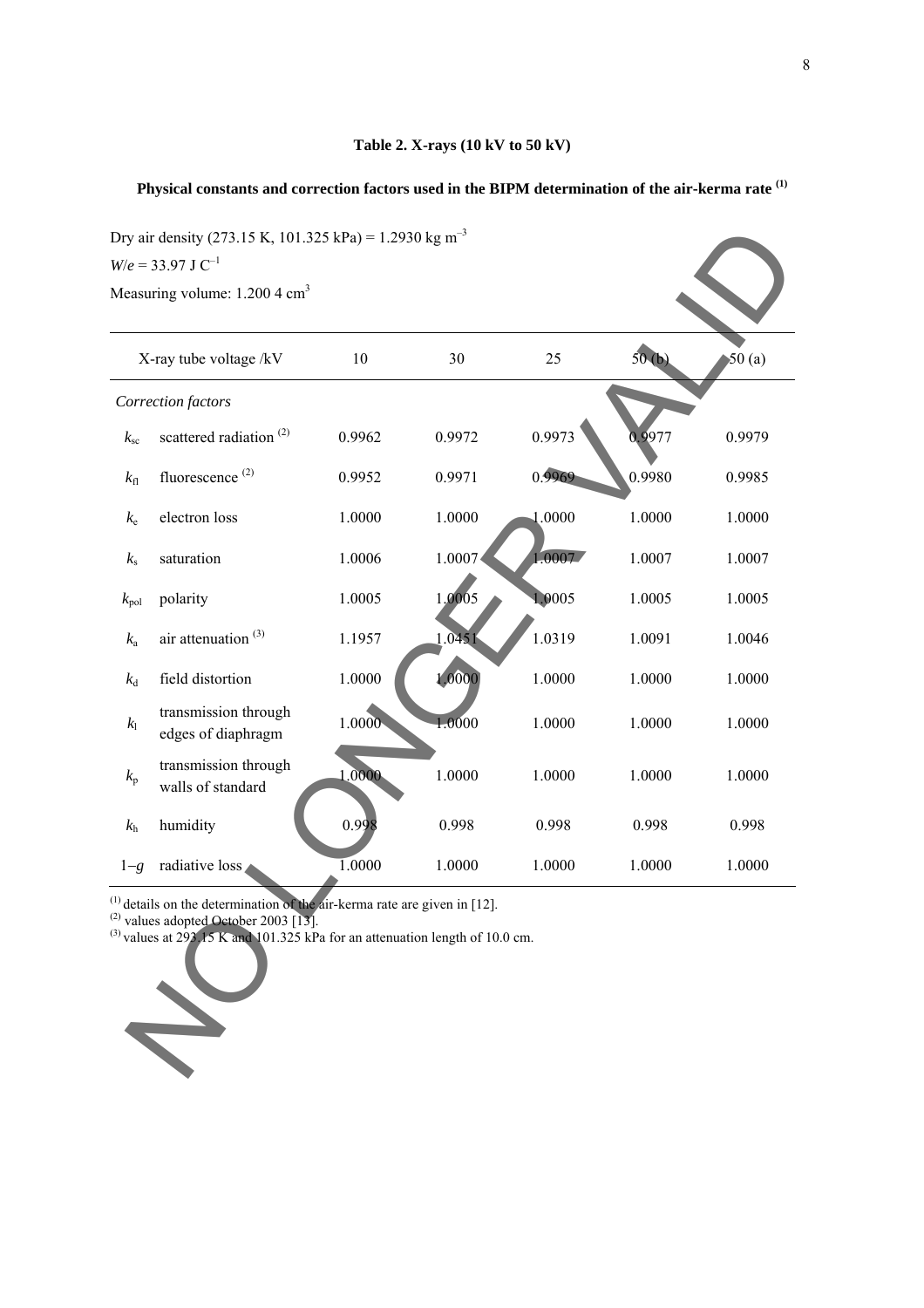### **Estimated relative standard uncertainties in the BIPM determination of air-kerma rate**

|                    |                                                                                                                                                                                                                         | Relative standard uncertainty $\frac{(1)}{(1)}$ |                   |  |  |
|--------------------|-------------------------------------------------------------------------------------------------------------------------------------------------------------------------------------------------------------------------|-------------------------------------------------|-------------------|--|--|
| Symbol             | Parameter / unit                                                                                                                                                                                                        | $S_1$                                           | $u_{i}$           |  |  |
| Physical constants |                                                                                                                                                                                                                         |                                                 |                   |  |  |
| $\rho_{\rm a}$     | dry air density (0°C, 101.325 kPa) / kg m <sup>-3</sup>                                                                                                                                                                 |                                                 |                   |  |  |
| W/e                | mean energy per charge / $J C^{-1}$                                                                                                                                                                                     |                                                 | 0.15              |  |  |
| g                  | fraction of energy lost in radiative processes                                                                                                                                                                          |                                                 | $\overline{0}.01$ |  |  |
| Correction factors |                                                                                                                                                                                                                         |                                                 |                   |  |  |
| $k_{\rm sc}$       | scattered radiation                                                                                                                                                                                                     |                                                 | 0.03              |  |  |
| $k_{\rm fl}$       | fluorescence                                                                                                                                                                                                            |                                                 | 0.05              |  |  |
| $k_{\rm e}$        | electron loss                                                                                                                                                                                                           |                                                 | 0.01              |  |  |
| $k_{\rm s}$        | saturation                                                                                                                                                                                                              | 0.01                                            | 0.01              |  |  |
| $k_{\rm pol}$      | polarity                                                                                                                                                                                                                | 0.01                                            |                   |  |  |
| $k_{\rm a}$        | air attenuation                                                                                                                                                                                                         | 0.02                                            | 0.01              |  |  |
| $k_{\rm d}$        | field distortion                                                                                                                                                                                                        |                                                 | 0.07              |  |  |
| k <sub>1</sub>     | transmission through edges of diaphragm                                                                                                                                                                                 |                                                 | 0.01              |  |  |
| $k_{p}$            | transmission through walls of standard                                                                                                                                                                                  | 0.01                                            |                   |  |  |
| $k_{\rm h}$        | humidity                                                                                                                                                                                                                |                                                 | 0.03              |  |  |
|                    | Measurement of $I/v$                                                                                                                                                                                                    |                                                 |                   |  |  |
| I                  | ionization current $(T, P, \text{air compressibility})$                                                                                                                                                                 | 0.02                                            | 0.02              |  |  |
| $\upsilon$         | volume                                                                                                                                                                                                                  | 0.03                                            | 0.05              |  |  |
|                    | positioning of standard                                                                                                                                                                                                 | 0.01                                            | 0.01              |  |  |
|                    | Combined uncertainty of the BIPM determination of air-kerma rate                                                                                                                                                        |                                                 |                   |  |  |
|                    | quadratic summation                                                                                                                                                                                                     | 0.05                                            | 0.19              |  |  |
|                    | combined relative standard uncertainty                                                                                                                                                                                  |                                                 | 0.20              |  |  |
|                    | $^{(1)}$ expressed as parts in 10 <sup>2</sup> .<br>$s_i$ represents the relative uncertainty estimated by statistical methods, type A<br>$u_i$ represents the relative uncertainty estimated by other methods, type B. |                                                 |                   |  |  |

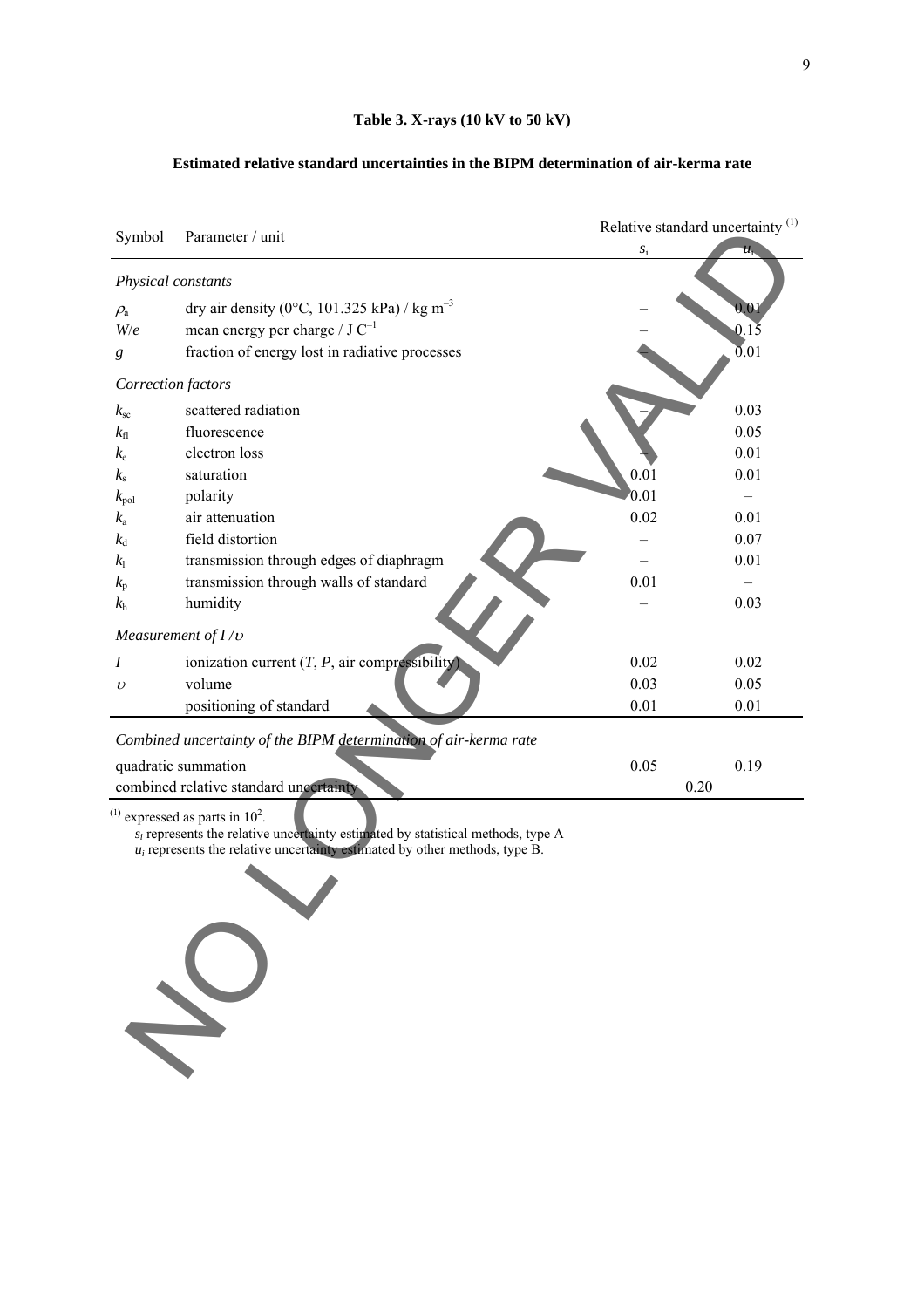### **Table 4. X-rays (100 kV to 250 kV)**

### **Conditions of measurement at the BIPM**

Distance between focal spot and reference plane of standard: 120 cm Beam diameter in the reference plane: 9.8 cm

| Reference qualities (recommended by Section I of the CCEMRI [10]) |  |  |  |
|-------------------------------------------------------------------|--|--|--|
|-------------------------------------------------------------------|--|--|--|

| Distance between focal spot and reference plane of standard. 120 cm |          |       |          |       |
|---------------------------------------------------------------------|----------|-------|----------|-------|
| Beam diameter in the reference plane: 9.8 cm                        |          |       |          |       |
| Inherent filtration: $\approx$ 3 mm Be                              |          |       |          |       |
|                                                                     |          |       |          |       |
| Reference qualities (recommended by Section I of the CCEMRI [10])   |          |       |          |       |
| X-ray tube voltage /kV                                              | 100      | 135   | 180      | 250   |
| Al filtration /mm                                                   | 3.431    | 2.228 | 2,228    | 2.228 |
| Cu filtration /mm                                                   |          | 0.232 | 0.48:    | 1.570 |
| Al half-value layer /mm                                             | 4.030    |       |          |       |
| Cu half-value layer /mm                                             | 0.149    | 0.489 | 0.977    | 2.484 |
| $\overline{\mu}/\rho$ $^{(1)}$ /cm² $g^{-1}$                        | 0.290    | 0.190 | 0.162    | 0.137 |
| air-kerma rate /mGy $s^{-1}$                                        | $0.50\,$ | 0,50  | $0.50\,$ | 0.50  |
|                                                                     |          |       |          |       |
|                                                                     |          |       |          |       |
|                                                                     |          |       |          |       |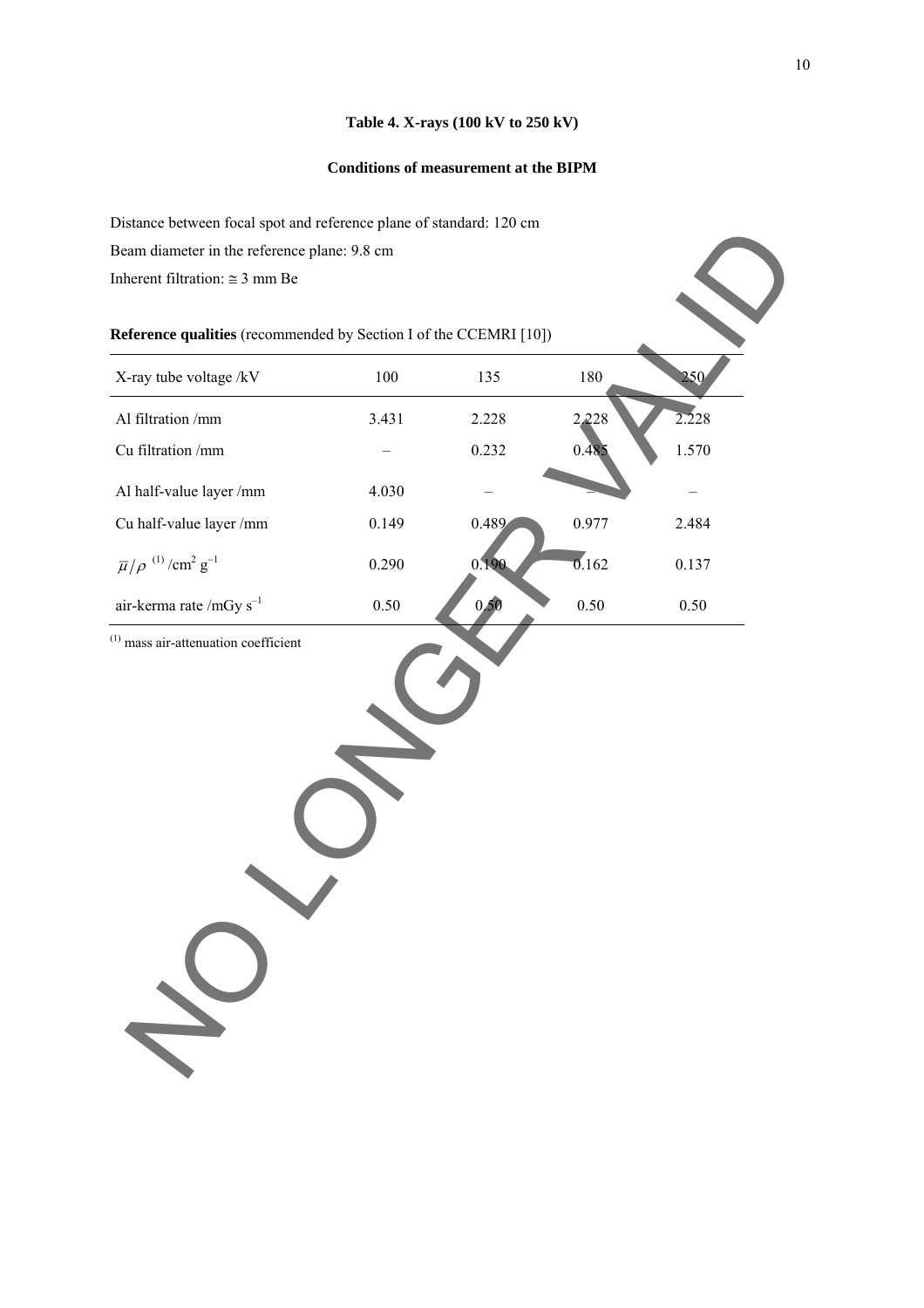### **Table 5. X-rays (100 kV to 250 kV)**

# **Physical constants and correction factors used in the BIPM determination of the air-kerma rate (1)**

Dry air density (273.15 K, 101.325 kPa) =1.2930 kg m<sup>-3</sup>

|               | Dry an density (279.19 K, 101.929 Kr a) 1.2990 Kg in<br>$W/e = 33.97$ J C <sup>-1</sup><br>Measuring volume: 4.6554 cm <sup>3</sup>                                                                                         |        |        |        |        |
|---------------|-----------------------------------------------------------------------------------------------------------------------------------------------------------------------------------------------------------------------------|--------|--------|--------|--------|
|               | X-ray tube voltage /kV                                                                                                                                                                                                      | 100    | 135    | 180    | 250    |
|               | Correction factors                                                                                                                                                                                                          |        |        |        |        |
| $k_{\rm sc}$  | scattered radiation <sup>(2)</sup>                                                                                                                                                                                          | 0.9952 | 0.9959 | 0.9964 | 0.9974 |
| $k_{\rm fl}$  | fluorescence <sup>(2)</sup>                                                                                                                                                                                                 | 0.9985 | 0.9992 | 0.9994 | 0.9999 |
| $k_{e}$       | electron loss <sup>(2)</sup>                                                                                                                                                                                                | 1.0000 | 1.0016 | 1.0043 | 1.0073 |
| $k_{\rm s}$   | saturation                                                                                                                                                                                                                  | 1.0010 | 1.0010 | 1.0010 | 1.0010 |
| $k_{\rm pol}$ | polarity                                                                                                                                                                                                                    | 1.0002 | 1.0002 | 1.0002 | 1.0002 |
| $k_{\rm a}$   | air attenuation <sup>(3)</sup>                                                                                                                                                                                              | 1.0099 | 1.0065 | 1.0055 | 1.0047 |
| $k_{\rm d}$   | field distortion                                                                                                                                                                                                            | 1.0000 | 1.0000 | 1.0000 | 1.0000 |
| $k_1$         | transmission through<br>edges of diaphragm                                                                                                                                                                                  | 0.9999 | 0.9998 | 0.9997 | 0.9996 |
| $k_{\rm p}$   | transmission through<br>walls of standard                                                                                                                                                                                   | 1.0000 | 1.0000 | 0.9999 | 0.9988 |
| $k_{\rm h}$   | humidity                                                                                                                                                                                                                    | 0.998  | 0.998  | 0.998  | 0.998  |
| $1-g$         | radiative loss                                                                                                                                                                                                              | 0.9999 | 0.9999 | 0.9998 | 0.9997 |
|               | $^{(1)}$ details on the determination of the air-kerma rate can be found in [14].<br>$^{(2)}$ values adopted October 2003 [13].<br><sup>(3)</sup> values at 293.15 K and 101.325 kPa for an attenuation length of 28.15 cm. |        |        |        |        |

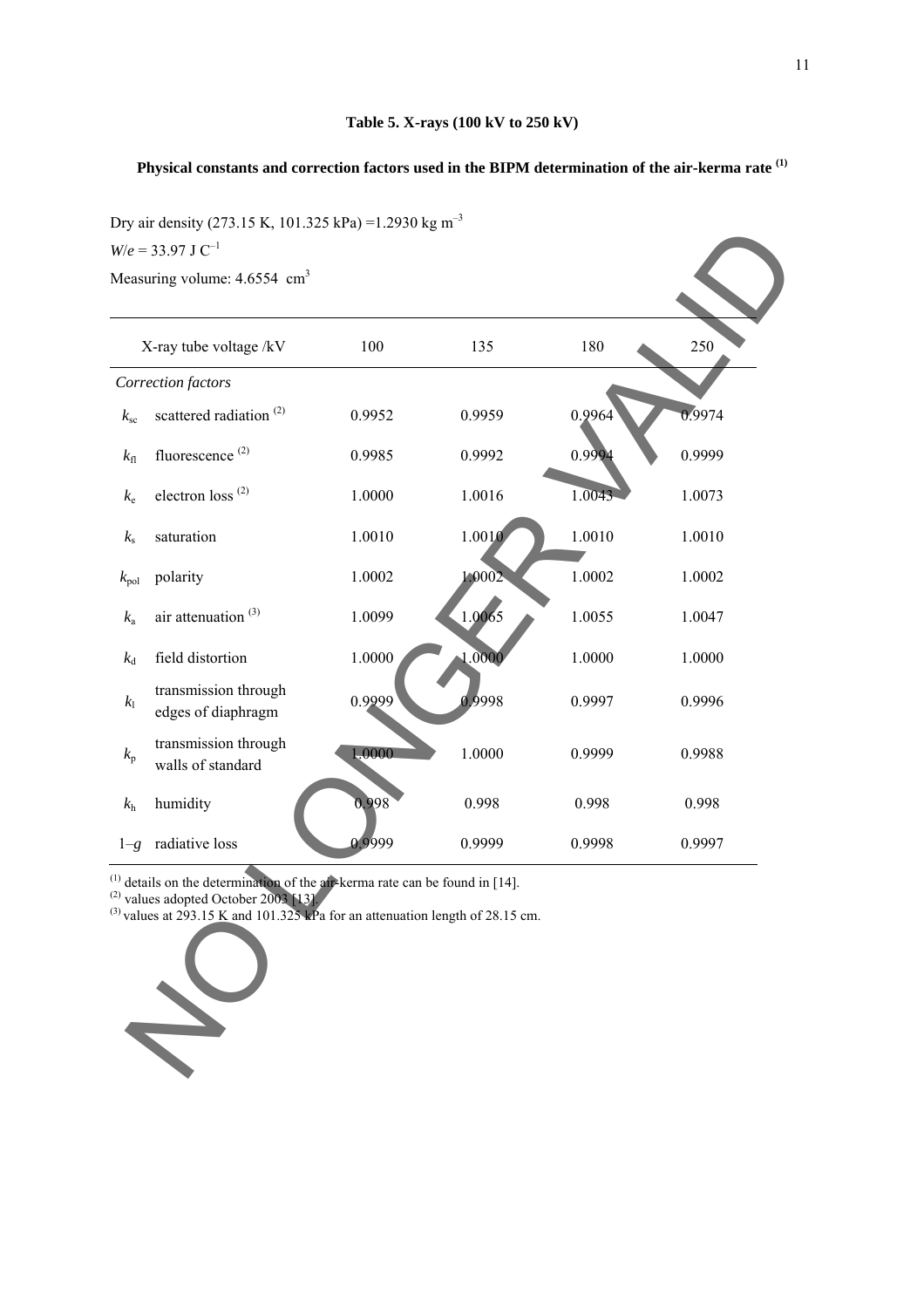#### **Table 6. X-rays (100 kV to 250 kV)**

# Relative standard uncertainty  $\frac{(1)}{(1)}$ Symbol Parameter / unit  $s_i$  *u*<sub>i</sub> *Physical constants*   $\rho_a$  dry air density (0°C, 101.325 kPa) / kg m<sup>-3</sup> *W/e* mean energy per charge / J  $C^{-1}$  – 0.15 *g* fraction of energy lost in radiative processes  $0.01$ *Correction factors*   $k_{\rm sc}$  scattered radiation  $0.03$  $k_{\rm fl}$  fluorescence  $0.03$  $k_e$  electron loss  $0.09$  $k_s$  saturation 0.02 0.01  $k_{pol}$  polarity  $\sim$  0.01 –  $k_a$  air attenuation 0.02 0.01  $k_d$  field distortion  $\overline{a}$  6.07 *k*<sub>l</sub> transmission through edges of diaphragm – 0.01  $k_p$  transmission through walls of standard  $0.01$  –  $k_h$  humidity – 0.03 *Measurement of I /* <sup>υ</sup> *I* ionization current  $(T, P, \text{air compressibility})$  0.02 0.02 v volume  $0.01$  0.05 positioning of standard 0.01 0.01 0.01 *Combined uncertainty of the BIPM determination of air-kerma rate*  quadratic summation 0.04 0.20 combined relative standard uncertainty 0.21 bysical constants<br>  $\alpha_{\text{cyl}}$  and constants<br>  $\alpha_{\text{cyl}}$  and constants<br>  $\alpha_{\text{cyl}}$  and constants<br>  $\alpha_{\text{cyl}}$  mean energy per charge  $iJ$  C<sup>+</sup><br>
fraction of energy best in radiative processes<br>  $\alpha_{\text{cyl}}$  scattered radia

#### **Estimated relative standard uncertainties in the BIPM determination of air-kerma rate**

 $^{(1)}$  expressed as parts in  $10<sup>2</sup>$ .

 $s_i$  represents the relative uncertainty estimated by statistical methods, type A

 $u_i$  represents the relative uncertainty estimated by other methods, type B.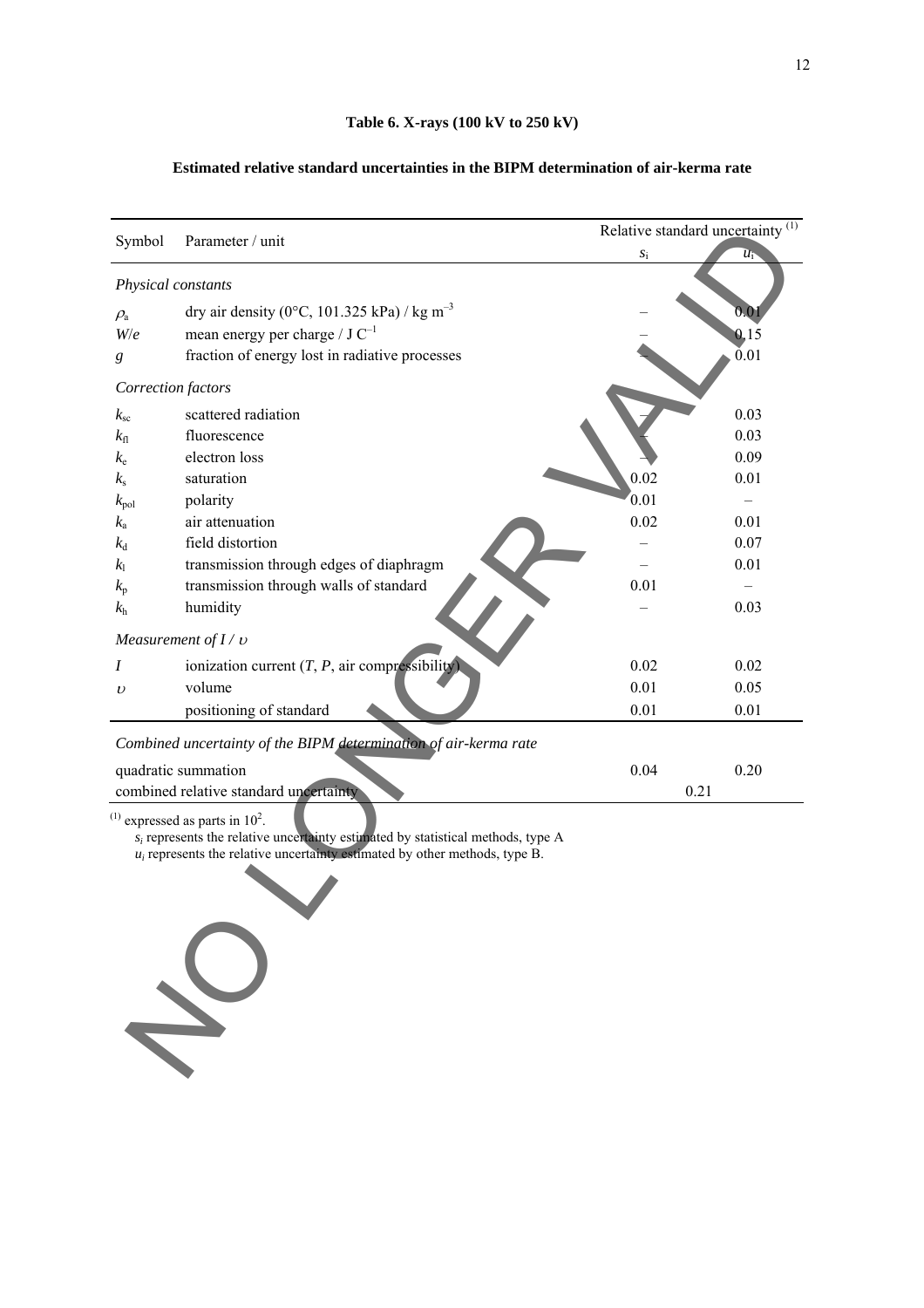### **Table 7. 60Co gamma radiation**

13

#### **Conditions of measurement at the BIPM**



 $(1)$  the reference beam was changed to the CIS Bio unit in November 2007 [15].

(2) the photon fluence rate at the centre of each side of the 10 cm  $\times$  10 cm field is 50 % of the photon fluence rate at the centre of the square [16].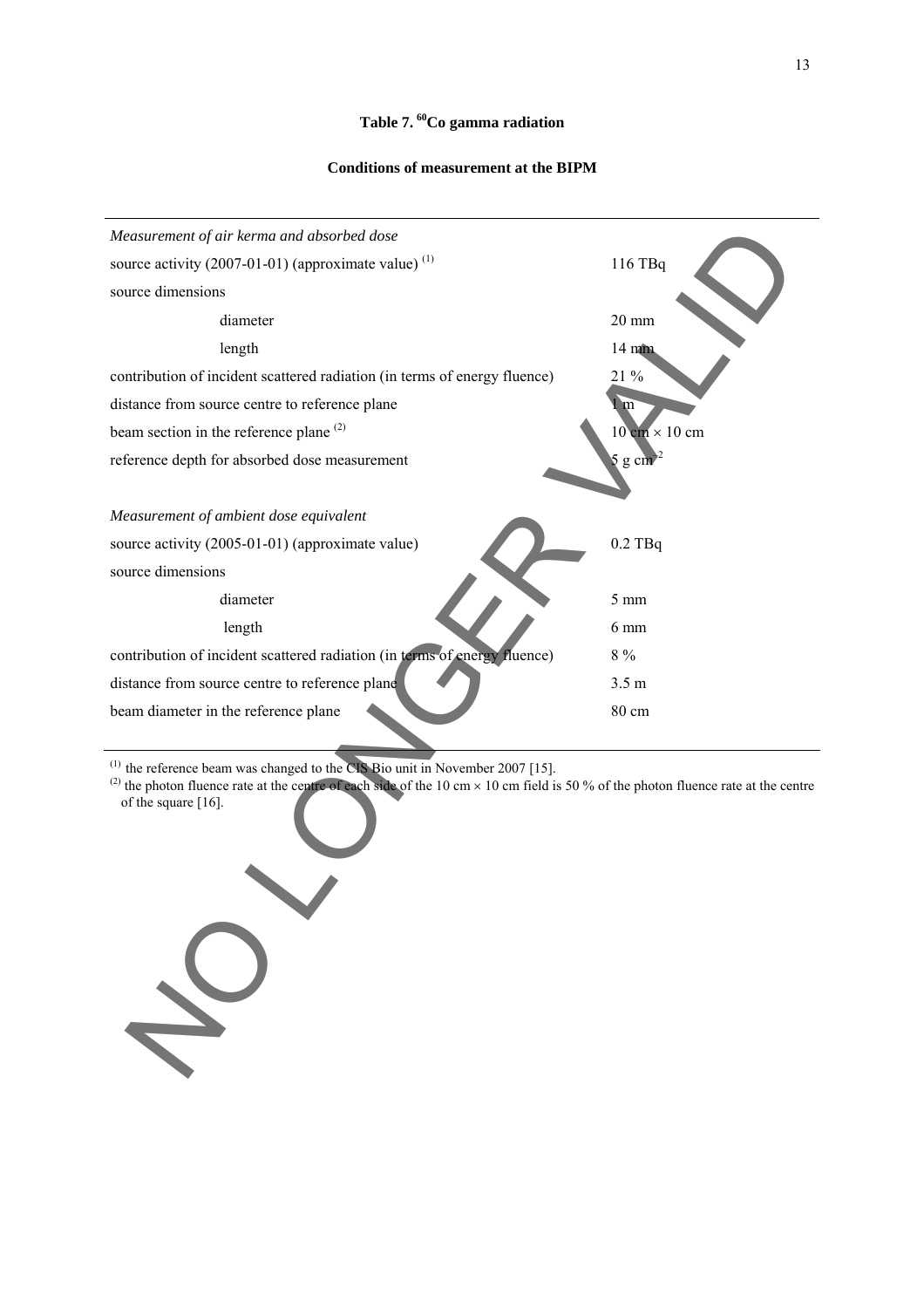### **Table 8. 60Co gamma radiation**

# **Physical constants and correction factors used in the BIPM determination of the air-kerma rate (1), and their estimated relative standard uncertainties**

| Symbol                                                                                                                                                                                                                                                                                                                                                                                                                                                                                                                                                                                                                                                                                                                                                                                                                             | Parameter / unit                                                              | Value          | Relative standard uncertainty <sup>(2)</sup> |              |  |
|------------------------------------------------------------------------------------------------------------------------------------------------------------------------------------------------------------------------------------------------------------------------------------------------------------------------------------------------------------------------------------------------------------------------------------------------------------------------------------------------------------------------------------------------------------------------------------------------------------------------------------------------------------------------------------------------------------------------------------------------------------------------------------------------------------------------------------|-------------------------------------------------------------------------------|----------------|----------------------------------------------|--------------|--|
|                                                                                                                                                                                                                                                                                                                                                                                                                                                                                                                                                                                                                                                                                                                                                                                                                                    |                                                                               |                | $S_1$                                        | $u_i$        |  |
| Physical constants                                                                                                                                                                                                                                                                                                                                                                                                                                                                                                                                                                                                                                                                                                                                                                                                                 |                                                                               |                |                                              |              |  |
| $\rho_{\rm a}$                                                                                                                                                                                                                                                                                                                                                                                                                                                                                                                                                                                                                                                                                                                                                                                                                     | dry air density (0°C, 101.325 kPa) / kg m <sup>-3</sup>                       | 1.2930         |                                              | 0.01         |  |
| $\left(\overline{\mu}_{\textrm{\tiny en}}/\rho\right)_{\textrm{\tiny a,c}}$                                                                                                                                                                                                                                                                                                                                                                                                                                                                                                                                                                                                                                                                                                                                                        | ratio of mass energy-absorption coefficients                                  | 0.9989         |                                              | 0.04         |  |
| $S_{c,a}$                                                                                                                                                                                                                                                                                                                                                                                                                                                                                                                                                                                                                                                                                                                                                                                                                          | ratio of mass stopping powers                                                 | 1.0010         |                                              | $0.11^{(3)}$ |  |
| W/e                                                                                                                                                                                                                                                                                                                                                                                                                                                                                                                                                                                                                                                                                                                                                                                                                                | mean energy per charge / $J C^{-1}$                                           | 33.97          |                                              |              |  |
| g                                                                                                                                                                                                                                                                                                                                                                                                                                                                                                                                                                                                                                                                                                                                                                                                                                  | fraction of energy lost in radiative processes in<br>air                      | 0.0031         |                                              | 0.02         |  |
| Correction factors                                                                                                                                                                                                                                                                                                                                                                                                                                                                                                                                                                                                                                                                                                                                                                                                                 |                                                                               |                |                                              |              |  |
| $k_{g}$                                                                                                                                                                                                                                                                                                                                                                                                                                                                                                                                                                                                                                                                                                                                                                                                                            | re-absorption of radiative loss                                               | 0.9996         |                                              | 0.01         |  |
| $k_{\rm h}$                                                                                                                                                                                                                                                                                                                                                                                                                                                                                                                                                                                                                                                                                                                                                                                                                        | humidity                                                                      | 0.9970         |                                              | 0.03         |  |
| $k_{\rm s}$                                                                                                                                                                                                                                                                                                                                                                                                                                                                                                                                                                                                                                                                                                                                                                                                                        | saturation                                                                    | 1.0022         | 0.01                                         | 0.02         |  |
| $k_{\rm st}$                                                                                                                                                                                                                                                                                                                                                                                                                                                                                                                                                                                                                                                                                                                                                                                                                       | stem scattering                                                               | 1.0000         | 0.01                                         |              |  |
| $k_{\text{wall}}$                                                                                                                                                                                                                                                                                                                                                                                                                                                                                                                                                                                                                                                                                                                                                                                                                  | wall attenuation and scattering                                               | 1.0011         |                                              | $=$ (4)      |  |
| $k_{\rm an}$                                                                                                                                                                                                                                                                                                                                                                                                                                                                                                                                                                                                                                                                                                                                                                                                                       | axial non-uniformity                                                          | 1.0020         |                                              |              |  |
| $k_{\rm rn}$                                                                                                                                                                                                                                                                                                                                                                                                                                                                                                                                                                                                                                                                                                                                                                                                                       | radial non-uniformity                                                         | 1.0015         |                                              | 0.02         |  |
|                                                                                                                                                                                                                                                                                                                                                                                                                                                                                                                                                                                                                                                                                                                                                                                                                                    | Measurement of $I/v$                                                          |                |                                              |              |  |
| $\upsilon$                                                                                                                                                                                                                                                                                                                                                                                                                                                                                                                                                                                                                                                                                                                                                                                                                         | effective volume / cm <sup>3</sup>                                            | $6.7967^{(5)}$ |                                              | $0.08^{(4)}$ |  |
| Ι                                                                                                                                                                                                                                                                                                                                                                                                                                                                                                                                                                                                                                                                                                                                                                                                                                  | ionization current $(T, P, \text{air compressibility})$                       |                |                                              | 0.02         |  |
|                                                                                                                                                                                                                                                                                                                                                                                                                                                                                                                                                                                                                                                                                                                                                                                                                                    | short-term reproducibility (including positioning<br>and current measurement) |                | 0.01                                         |              |  |
|                                                                                                                                                                                                                                                                                                                                                                                                                                                                                                                                                                                                                                                                                                                                                                                                                                    | Combined uncertainty of the BIPM determination of air-kerma rate              |                |                                              |              |  |
|                                                                                                                                                                                                                                                                                                                                                                                                                                                                                                                                                                                                                                                                                                                                                                                                                                    | quadratic summation                                                           |                | 0.02                                         | 0.15         |  |
|                                                                                                                                                                                                                                                                                                                                                                                                                                                                                                                                                                                                                                                                                                                                                                                                                                    | combined relative standard uncertainty                                        |                | 0.15                                         |              |  |
|                                                                                                                                                                                                                                                                                                                                                                                                                                                                                                                                                                                                                                                                                                                                                                                                                                    |                                                                               |                |                                              |              |  |
| <sup>(1)</sup> details on the determination of air kerma are given in [17] and [18] with the new correction factors in [15].<br>$^{(2)}$ expressed as parts in $102$ .<br>$s_i$ represents the relative uncertainty estimated by statistical methods, type A<br>$u_i$ represents the relative uncertainty estimated by other methods, type B.<br><sup>(3)</sup> uncertainty value for the product $s_{c,a}$ W/e, as agreed by the CCRI [19].<br><sup>(4)</sup> the uncertainties for $k_{wall}$ and $k_{an}$ are included in the determination of the effective volume [15].<br><sup>(5)</sup> for standard CH5-1, the measured volume 6.8028 cm <sup>3</sup> reduced by the factor 1.0009 [15].<br><sup>(6)</sup> over a period of 3 months. The long-term reproducibility over a period of 15 years, $u_{\text{rep}}$ is 0.0004. |                                                                               |                |                                              |              |  |

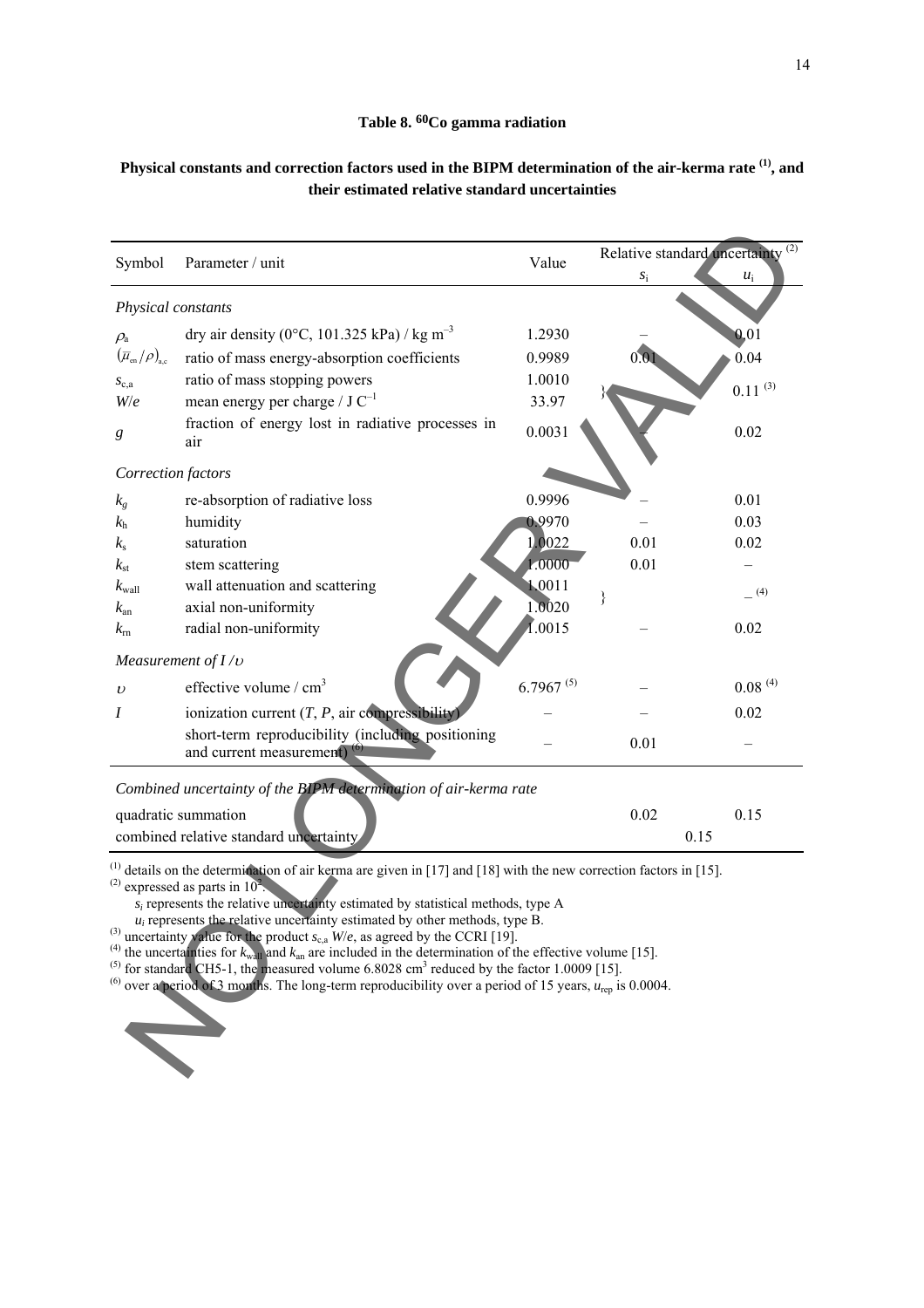### **Table 9. 60Co gamma radiation**

### **Physical constants and correction factors used in the BIPM ionometric determination of the absorbeddose rate to water (1) at 5 g cm**<sup>−</sup>**<sup>2</sup> , and their estimated relative standard uncertainties**

| Symbol                                                                                                                                                                                                                                                                                                                                                                                                                                                                                                                                                                                                                                                                                                                        | Parameter / unit                                                                                                                                                                                                                                                                                                                                                                                                       | Value                                                                      | $S_1$                                        | Relative standard uncertainty $\frac{2}{(2)}$                |  |
|-------------------------------------------------------------------------------------------------------------------------------------------------------------------------------------------------------------------------------------------------------------------------------------------------------------------------------------------------------------------------------------------------------------------------------------------------------------------------------------------------------------------------------------------------------------------------------------------------------------------------------------------------------------------------------------------------------------------------------|------------------------------------------------------------------------------------------------------------------------------------------------------------------------------------------------------------------------------------------------------------------------------------------------------------------------------------------------------------------------------------------------------------------------|----------------------------------------------------------------------------|----------------------------------------------|--------------------------------------------------------------|--|
| Physical constants                                                                                                                                                                                                                                                                                                                                                                                                                                                                                                                                                                                                                                                                                                            |                                                                                                                                                                                                                                                                                                                                                                                                                        |                                                                            |                                              |                                                              |  |
| $\rho_{\rm a}$                                                                                                                                                                                                                                                                                                                                                                                                                                                                                                                                                                                                                                                                                                                | dry air density (0°C, 101.325 kPa) / kg m <sup>-3</sup>                                                                                                                                                                                                                                                                                                                                                                | 1.2930                                                                     |                                              | 0.01                                                         |  |
| $\left(\overline{\mu}_{\scriptscriptstyle{\text{en}}}\left/\rho\right)_{\!\scriptscriptstyle{\text{w,c}}}\right.$                                                                                                                                                                                                                                                                                                                                                                                                                                                                                                                                                                                                             | ratio of mass energy-absorption coefficients                                                                                                                                                                                                                                                                                                                                                                           | $1.1125^{(3)}$                                                             | $0.01^{(3)}$                                 | $0.14^{(3)}$                                                 |  |
| $S_{c,a}$<br>W/e                                                                                                                                                                                                                                                                                                                                                                                                                                                                                                                                                                                                                                                                                                              | ratio of mass stopping powers<br>mean energy per charge / $J C^{-1}$                                                                                                                                                                                                                                                                                                                                                   | 1.0030<br>33.97                                                            |                                              | $0.11^{(4)}$                                                 |  |
|                                                                                                                                                                                                                                                                                                                                                                                                                                                                                                                                                                                                                                                                                                                               | Correction factors <sup>(5)</sup>                                                                                                                                                                                                                                                                                                                                                                                      |                                                                            |                                              |                                                              |  |
| $k_{p}$<br>$k_{\rm ps}$<br>$k_{\rm pf}$<br>$k_{\rm rh}$<br>$k_{\rm s}$<br>$k_{\rm h}$<br>$\upsilon$<br>I                                                                                                                                                                                                                                                                                                                                                                                                                                                                                                                                                                                                                      | fluence perturbation<br>polythene envelope of the chamber<br>front face of the phantom<br>radial non-uniformity<br>saturation<br>humidity<br>Measurement of $I/v$<br>volume / $cm3$<br>ionization current $(T, P, \text{air compressibility})$<br>short-term reproducibility (including positioning<br>and current measurement) $(7)$<br>Combined uncertainty of the BIPM determination of absorbed-dose rate to water | 1.1107<br>0.9994<br>0.9996<br>1.0056<br>1.0017<br>0.9970<br>$6.8810^{(6)}$ | 0.05<br>0.01<br>0.01<br>0.01<br>0.19<br>0.02 | 0.17<br>0.01<br>0.01<br>0.03<br>0.01<br>0.03<br>0.03<br>0.02 |  |
|                                                                                                                                                                                                                                                                                                                                                                                                                                                                                                                                                                                                                                                                                                                               | quadratic summation                                                                                                                                                                                                                                                                                                                                                                                                    |                                                                            | 0.20                                         | 0.21                                                         |  |
| combined relative standard uncertainty<br>0.29<br>$(1)$ details on the determination of absorbed dose to water are given in [20].<br>$^{(2)}$ expressed as parts in $10^2$ .<br>$s_i$ represents the relative uncertainty estimated by statistical methods, type A<br>$u_i$ represents the relative uncertainty estimated by other methods, type B.<br><sup>(3)</sup> included in the <u>uncertainties</u> for $\vec{k}_p$ .<br><sup>(4)</sup> uncertainty value for the product $S_{c,a}$ W/e, as agreed by the CCRI [19].<br>(5) values for the CIS Bio beam.<br>$^{(6)}$ standard CH4-1.<br><sup>(7)</sup> over a period of 3 months. The long-term reproducibility over a period of 15 years, $u_{\text{ren}}$ is 0.0006. |                                                                                                                                                                                                                                                                                                                                                                                                                        |                                                                            |                                              |                                                              |  |

| quadratic summation                    |  |  |
|----------------------------------------|--|--|
| combined relative standard uncertainty |  |  |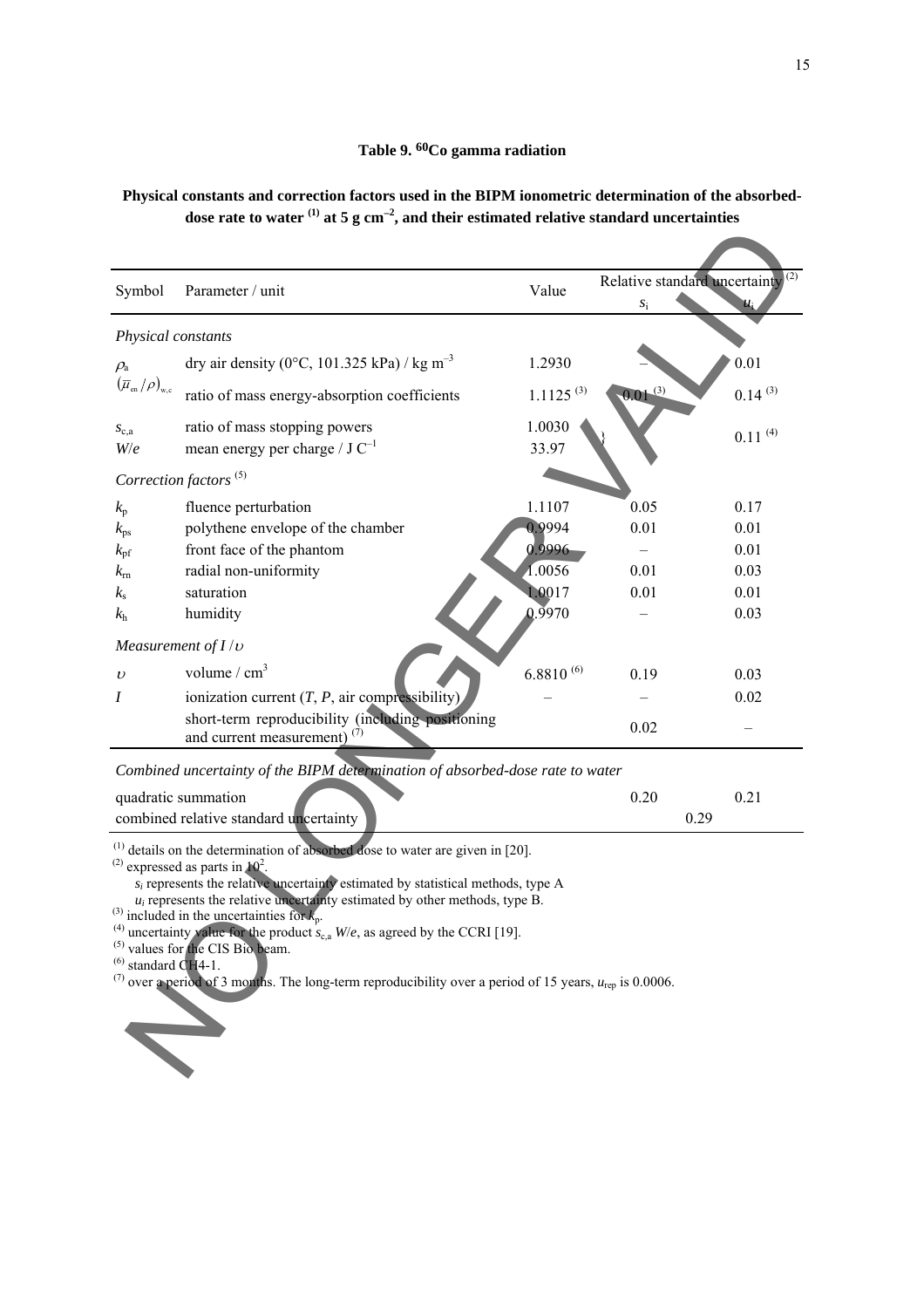# **Table 10. 60Co gamma radiation**

# **Physical constants and correction factors used in the BIPM determination of the ambient dose equivalent rate (1) and their estimated relative standard uncertainties**

| Symbol                  | Parameter / unit                                                                                                                                                                                                                                                                                                                  | Value | Relative standard uncertainty <sup>(2)</sup><br>$\boldsymbol{S}_{1}$ |      | $u_i$ |
|-------------------------|-----------------------------------------------------------------------------------------------------------------------------------------------------------------------------------------------------------------------------------------------------------------------------------------------------------------------------------|-------|----------------------------------------------------------------------|------|-------|
| ${\dot K}_{\rm BIPM}$   | air-kerma rate at 3.5 m                                                                                                                                                                                                                                                                                                           |       | 0.10                                                                 |      | 0.20  |
| $\dot{H}^*(10)/\dot{K}$ | ratio of the ambient dose equivalent to air kerma<br>/ $Sv$ $Gy^{-1}$                                                                                                                                                                                                                                                             | 1.143 |                                                                      |      | 0,22  |
|                         | Combined uncertainty of the BIPM determination of ambient dose equivalent rate                                                                                                                                                                                                                                                    |       |                                                                      |      |       |
|                         | quadratic summation<br>combined relative standard uncertainty                                                                                                                                                                                                                                                                     |       | 0.10                                                                 | 0.32 | 0.30  |
|                         | <sup>(1)</sup> details on the determination of the ambient dose equivalent rate $\dot{H}^*(10)$ are given in [3]<br>$^{(2)}$ expressed as parts in $102$ .<br>$s_i$ represents the relative uncertainty estimated by statistical methods, type A<br>$u_i$ represents the relative uncertainty estimated by other methods, type B. |       |                                                                      |      |       |
|                         |                                                                                                                                                                                                                                                                                                                                   |       |                                                                      |      |       |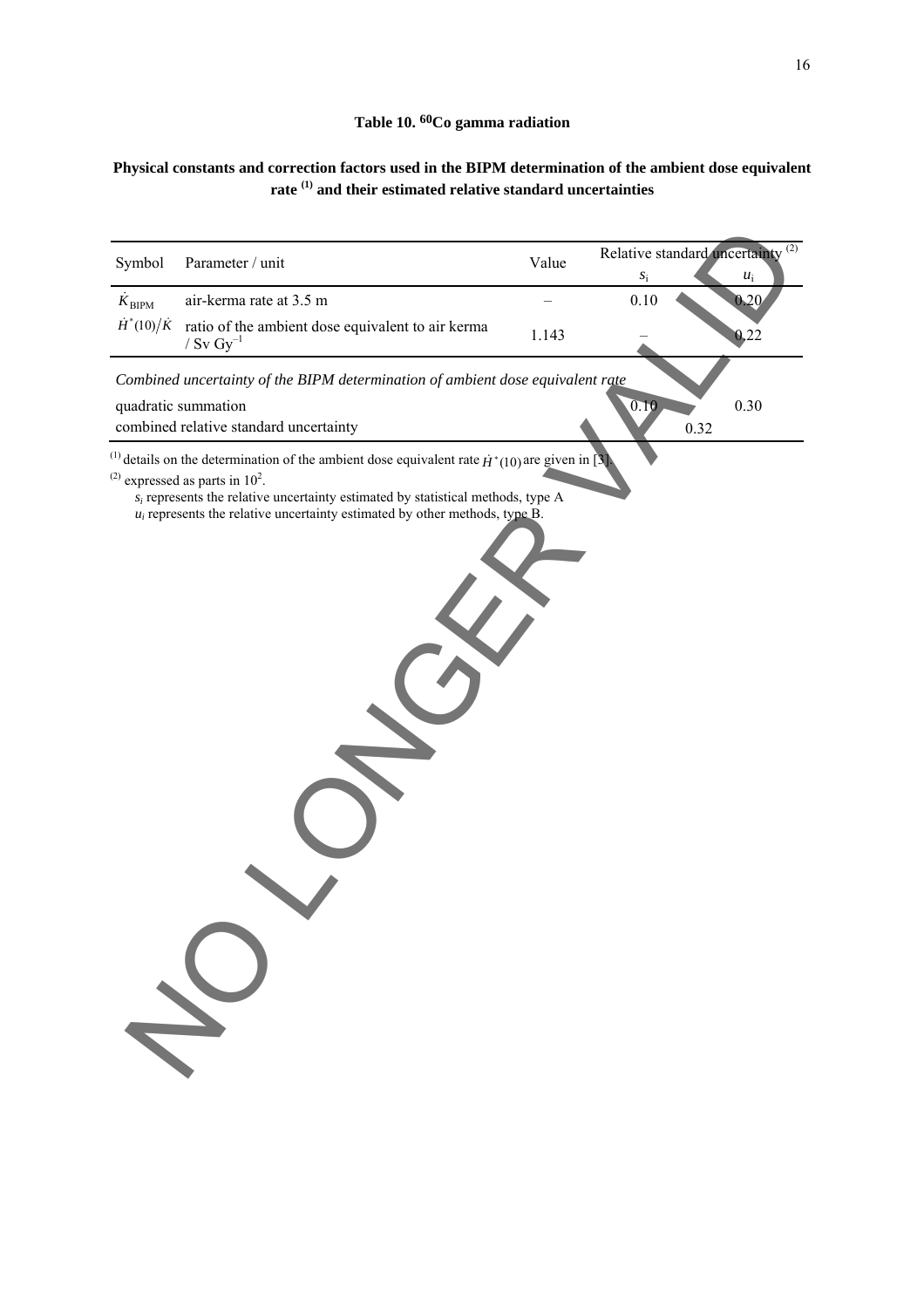# **Table 11. 137Cs gamma radiation**

### **Conditions of measurement at the BIPM**

| Source details                                                            |                 |
|---------------------------------------------------------------------------|-----------------|
| source activity (2007) (approximate value)                                | $0.6$ TBq       |
| source dimensions                                                         |                 |
| diameter                                                                  | $12 \text{ mm}$ |
| length                                                                    | $23 \text{ mm}$ |
| contribution of incident scattered radiation (in terms of energy fluence) | 30 %            |
|                                                                           |                 |
|                                                                           |                 |
| Measurement of air kerma                                                  |                 |
| distance from source centre to reference plane                            |                 |
| beam diameter in the reference plane                                      | 11 cm or 20 cm  |
|                                                                           |                 |
|                                                                           |                 |
| Measurement of ambient dose equivalent                                    |                 |
| distance from source centre to reference plane                            | 3 <sub>m</sub>  |
| beam diameter in the reference plane                                      | 60 cm           |
|                                                                           |                 |
|                                                                           |                 |
|                                                                           |                 |
|                                                                           |                 |
|                                                                           |                 |
|                                                                           |                 |
|                                                                           |                 |
|                                                                           |                 |
|                                                                           |                 |
|                                                                           |                 |
|                                                                           |                 |
|                                                                           |                 |
|                                                                           |                 |
|                                                                           |                 |
|                                                                           |                 |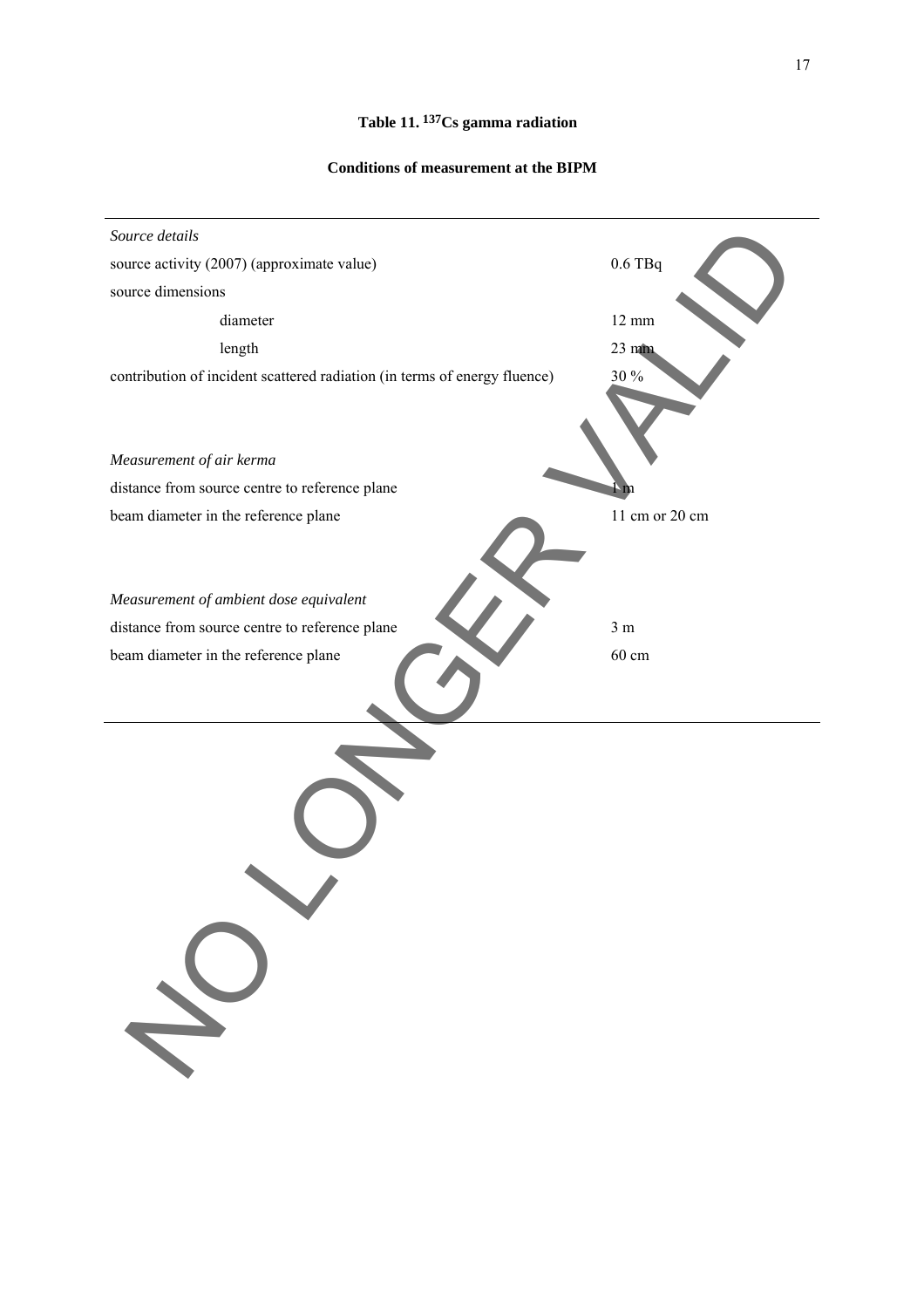### **Table 12. 137Cs gamma radiation**

# **Physical constants and correction factors used in the BIPM determination of the air-kerma rate (1), and their estimated relative standard uncertainties**

| Symbol                                                                      | Parameter / unit                                                                                                                                                                                                                                                                                                                                                                                                                                                                                                                                         | Value          | Relative standard uncertainty <sup>(2)</sup> |              |  |  |  |
|-----------------------------------------------------------------------------|----------------------------------------------------------------------------------------------------------------------------------------------------------------------------------------------------------------------------------------------------------------------------------------------------------------------------------------------------------------------------------------------------------------------------------------------------------------------------------------------------------------------------------------------------------|----------------|----------------------------------------------|--------------|--|--|--|
|                                                                             |                                                                                                                                                                                                                                                                                                                                                                                                                                                                                                                                                          |                | $S_1$                                        | $u_i$        |  |  |  |
| Physical constants                                                          |                                                                                                                                                                                                                                                                                                                                                                                                                                                                                                                                                          |                |                                              |              |  |  |  |
| $\rho_{\rm a}$                                                              | dry air density (0°C, 101.325 kPa) / kg m <sup>-3</sup>                                                                                                                                                                                                                                                                                                                                                                                                                                                                                                  | 1.2930         |                                              | 0.01         |  |  |  |
| $\left(\overline{\mu}_{\textrm{\tiny en}}/\rho\right)_{\textrm{\tiny a,c}}$ | ratio of mass energy-absorption coefficients                                                                                                                                                                                                                                                                                                                                                                                                                                                                                                             | 0.9990         |                                              | 0.05         |  |  |  |
| $S_{c,a}$                                                                   | ratio of mass stopping powers                                                                                                                                                                                                                                                                                                                                                                                                                                                                                                                            | 1.0104         |                                              | $0.11^{(3)}$ |  |  |  |
| W/e                                                                         | mean energy per charge / $J C^{-1}$                                                                                                                                                                                                                                                                                                                                                                                                                                                                                                                      | 33.97          |                                              |              |  |  |  |
| g                                                                           | fraction of energy lost in radiative processes in<br>air                                                                                                                                                                                                                                                                                                                                                                                                                                                                                                 | 0.0012         |                                              | 0.02         |  |  |  |
| Correction factors                                                          |                                                                                                                                                                                                                                                                                                                                                                                                                                                                                                                                                          |                |                                              |              |  |  |  |
| $k_{\rm h}$                                                                 | humidity                                                                                                                                                                                                                                                                                                                                                                                                                                                                                                                                                 | 0.9970         |                                              | 0.03         |  |  |  |
| $k_{\rm s}$                                                                 | saturation                                                                                                                                                                                                                                                                                                                                                                                                                                                                                                                                               | 1.0014         | 0.01                                         | 0.01         |  |  |  |
| $k_{\rm st}$                                                                | stem scattering                                                                                                                                                                                                                                                                                                                                                                                                                                                                                                                                          | 0.9998         | 0.01                                         |              |  |  |  |
| $k_{\rm at}$                                                                | wall attenuation                                                                                                                                                                                                                                                                                                                                                                                                                                                                                                                                         | 1.0540         | 0.01                                         | 0.04         |  |  |  |
| $k_{\rm CEP}$                                                               | mean origin of electrons                                                                                                                                                                                                                                                                                                                                                                                                                                                                                                                                 | 0.9972         |                                              | 0.01         |  |  |  |
| $k_{\rm sc}$                                                                | wall scattering                                                                                                                                                                                                                                                                                                                                                                                                                                                                                                                                          | 0.9535         | 0.01                                         | 0.15         |  |  |  |
| $k_{\rm an}$                                                                | axial non-uniformity                                                                                                                                                                                                                                                                                                                                                                                                                                                                                                                                     | 0.9981         |                                              | 0.07         |  |  |  |
| $k_{\rm rh}$                                                                | radial non-uniformity                                                                                                                                                                                                                                                                                                                                                                                                                                                                                                                                    | 1.0070         | 0.01                                         | 0.03         |  |  |  |
| Measurement of $I/v$                                                        |                                                                                                                                                                                                                                                                                                                                                                                                                                                                                                                                                          |                |                                              |              |  |  |  |
| $\upsilon$                                                                  | volume / $cm3$                                                                                                                                                                                                                                                                                                                                                                                                                                                                                                                                           | $6.8344^{(4)}$ | 0.01                                         | 0.10         |  |  |  |
| I                                                                           | ionization current $(T, P, \text{air compressibility})$                                                                                                                                                                                                                                                                                                                                                                                                                                                                                                  |                |                                              | 0.02         |  |  |  |
|                                                                             | short-term reproducibility (including positioning                                                                                                                                                                                                                                                                                                                                                                                                                                                                                                        |                | 0.02                                         |              |  |  |  |
|                                                                             | and current measurement) <sup>(5)</sup>                                                                                                                                                                                                                                                                                                                                                                                                                                                                                                                  |                |                                              |              |  |  |  |
| Combined uncertainty of the BIPM determination of air-kerma rate            |                                                                                                                                                                                                                                                                                                                                                                                                                                                                                                                                                          |                |                                              |              |  |  |  |
| quadratic summation                                                         |                                                                                                                                                                                                                                                                                                                                                                                                                                                                                                                                                          |                | 0.04                                         | 0.24         |  |  |  |
| combined relative standard uncertainty                                      |                                                                                                                                                                                                                                                                                                                                                                                                                                                                                                                                                          |                | 0.24                                         |              |  |  |  |
|                                                                             | $^{(1)}$ details on the determination of air kerma are given in [21].<br>$^{(2)}$ expressed as parts in 10 <sup>2</sup> .<br>$s_i$ represents the relative uncertainty estimated by statistical methods, type A<br>$u_i$ represents the relative uncertainty estimated by other methods, type B.<br><sup>(3)</sup> uncertainty value for the product $s_{c,a}$ W/e, as agreed by the CCRI [19].<br>for standard CH5-2.<br><sup>(5)</sup> over a period of 3 months. The long-term reproducibility over a period of 15 years, $u_{\text{rep}}$ is 0.0004. |                |                                              |              |  |  |  |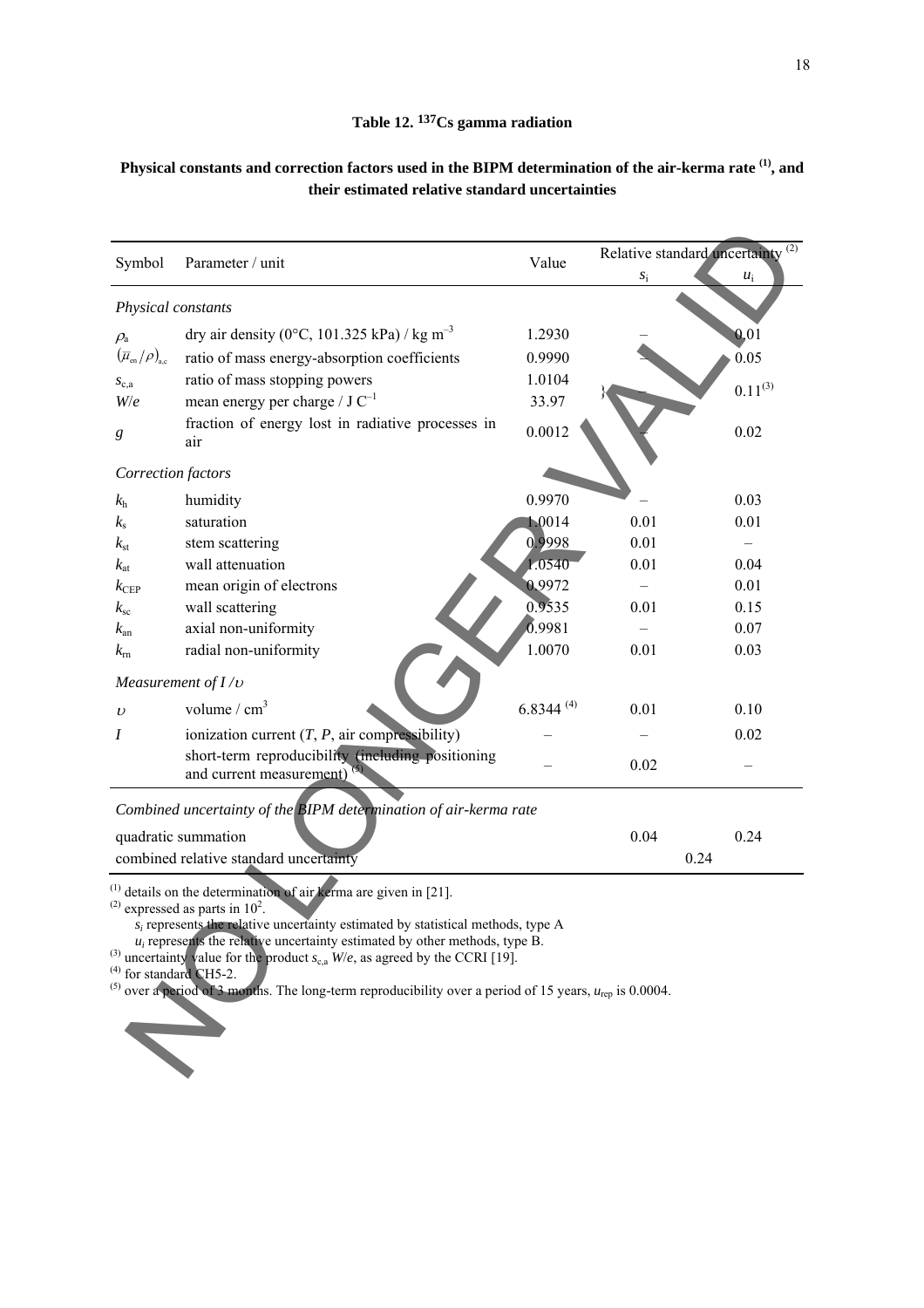# **Table 13. 137Cs gamma radiation**

# **Estimated relative standard uncertainties used in the BIPM determination of the ambient dose equivalent rate (1), and their estimated relative standard uncertainties**

| Symbol                                                                                                                                                                                                                                                                                                                                           | Parameter / unit                                                                      | Value |                     | (2)<br>Relative standard uncertainty |  |  |
|--------------------------------------------------------------------------------------------------------------------------------------------------------------------------------------------------------------------------------------------------------------------------------------------------------------------------------------------------|---------------------------------------------------------------------------------------|-------|---------------------|--------------------------------------|--|--|
| $K_{\rm BIPM}$                                                                                                                                                                                                                                                                                                                                   | air-kerma rate                                                                        |       | $S_{\rm 1}$<br>0.04 | $u_i$<br>0.24                        |  |  |
| $\dot{H}^*(10)/\dot{K}$                                                                                                                                                                                                                                                                                                                          | ratio of the ambient dose equivalent to air kerma<br>/ $\mathrm{Sv}~\mathrm{Gy}^{-1}$ | 1.216 |                     | 0.45                                 |  |  |
|                                                                                                                                                                                                                                                                                                                                                  | Combined uncertainty of the BIPM determination of ambient dose equivalent rate        |       |                     |                                      |  |  |
|                                                                                                                                                                                                                                                                                                                                                  | quadratic summation<br>combined relative standard uncertainty                         |       |                     | 0.51<br>0.51                         |  |  |
| <sup>(1)</sup> details on the determination of the ambient dose equivalent rate $\dot{H}^*(10)$ are given in [21].<br>$^{(2)}$ expressed as parts in 10 <sup>2</sup> .<br>$s_i$ represents the relative uncertainty estimated by statistical methods, type A<br>$u_i$ represents the relative uncertainty estimated by other methods, type $B$ . |                                                                                       |       |                     |                                      |  |  |